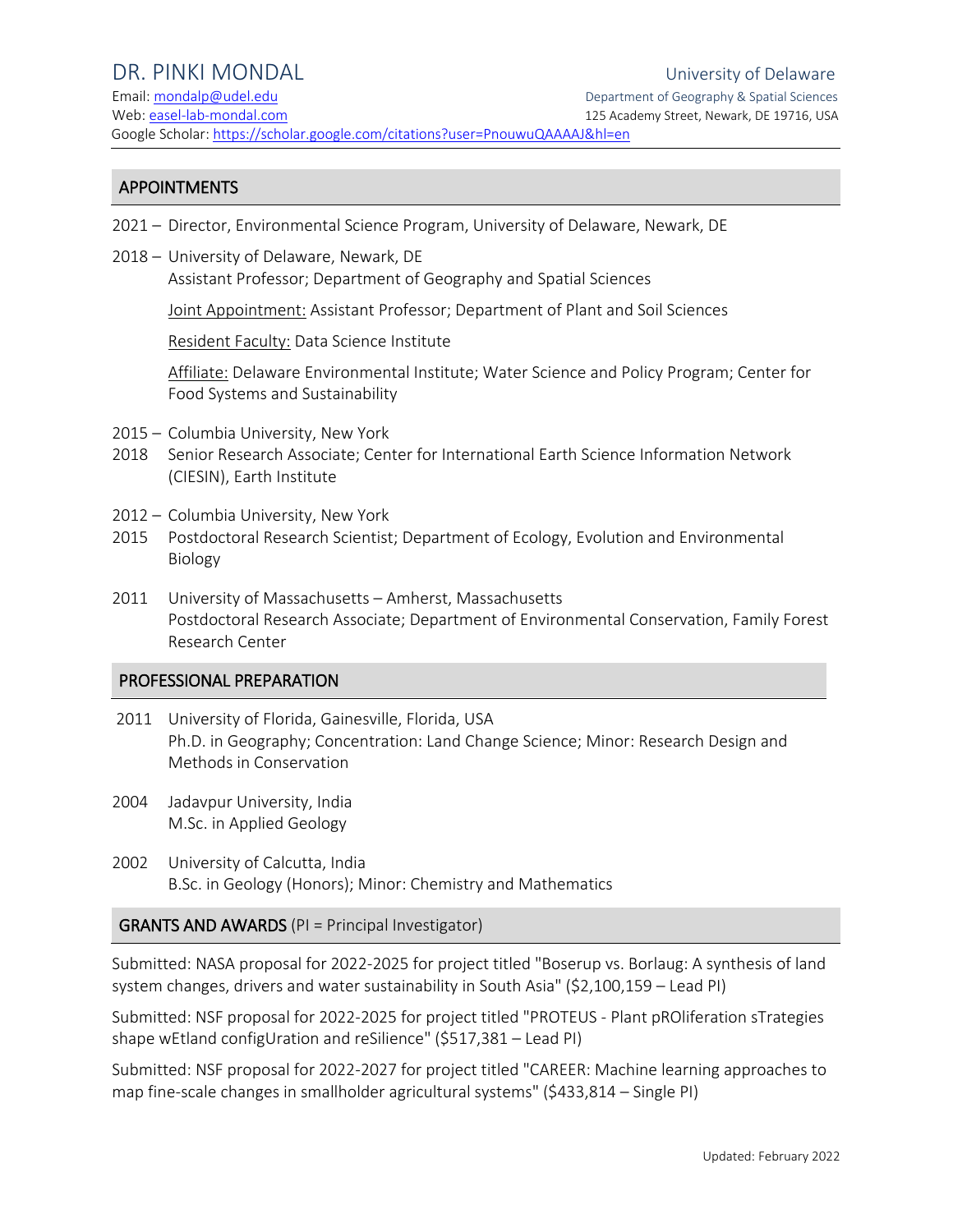Submitted: NSF proposal for 2022-2027 for project titled "Large-scale CoPe: REACCT - REsilient, Adaptable Communities facing Coastal Threats Hub for integrated research and engagement" (\$19,751,549 – key personnel)

Submitted: NASA FINESST proposal for 2022-2025 for project titled "Building West African land use inventory: A novel crop type dataset based on a new Robust Ensemble Thresholding (RET) technique" (\$150,000 – PI, with PhD student Ahouangbenon)

Submitted: NASA FINESST proposal for 2022-2024 for project titled "Assessing equality in urban green space access in four major US cities: A NAIP-Landsat data fusion approach" (\$100,000 – PI, with PhD student Walter)

Submitted: NSF proposal for 2022-2023 for project titled "IUCRC Planning Grant University of Delaware: Center for Robotic Oceanic and Coastal Systems (CROCS)" (\$20,000 – Co-PI)

Harry R. Hughes Center for Agro-Ecology Research proposal for 2022-2024 for project titled "Adapting to increasingly saline soil in coastal Maryland" (\$140,235 – Lead PI)

US National Fish and Wildlife Foundation grant for 2020-2022 for project titled "Increasing Wetland Habitat and Creating Tidal Salt Marshes to Support American Black Duck" (\$469,888 – UD co-PI)

NASA EPSCoR grant for 2020-2023 for project titled "Building a Competitive and Sustainable Delaware Remote Sensing Big Data Center for Cutting-Edge Coastal and Environmental Change Research and Workforce Development" (\$749,807 – co-PI)

University of Delaware Research Foundation (UDRF) Grant for 2019-2022 for project titled "Big data analytics for quantifying land cover transitions in coffee production systems in Vietnam" (\$38,500 – Single PI)

University of Delaware General University Research (GUR) Grant for 2019-2022 for project titled "Analyzing radar satellite data to examine changing rice intensification patterns in the Vietnamese Mekong Delta" (\$15,000 – Single PI)

Delaware Energy Institute grant for 2019-2021 for project titled "The energy footprint of food"  $(5150,000 - \text{co-PI})$ 

University of Delaware Data Science Institute Seed Grant for 2019-2020 for project titled "A Data Visualization and Dissemination Dashboard (DVD2) for enhancing interdisciplinary research and collaboration" (\$10,000 – Single PI)

University of Delaware Center for Teaching and Assessment of Learning (CTAL) Instructional Improvement for 2019 for project titled "Training a new pool of teaching assistants using open educational resources for a new course in Geospatial Data Science" (\$5,000 – Single PI)

University of Delaware ADVANCE Institute Leadership Mini-grant for 2018 (\$1,563 – Single PI)

NASA Land-Cover and Land-Use Change (LCLUC) grant for FY 2017-2021 for project titled "The role of urbanization in degradation and regeneration of tropical deciduous forests in south Asia" (\$750,004  $-$  co-I)

Google Earth Engine Research Award for 2014 for "The sensitivity of agricultural output to climate variability across smallholder farms in South Asia" (\$62,867 – Project collaborator)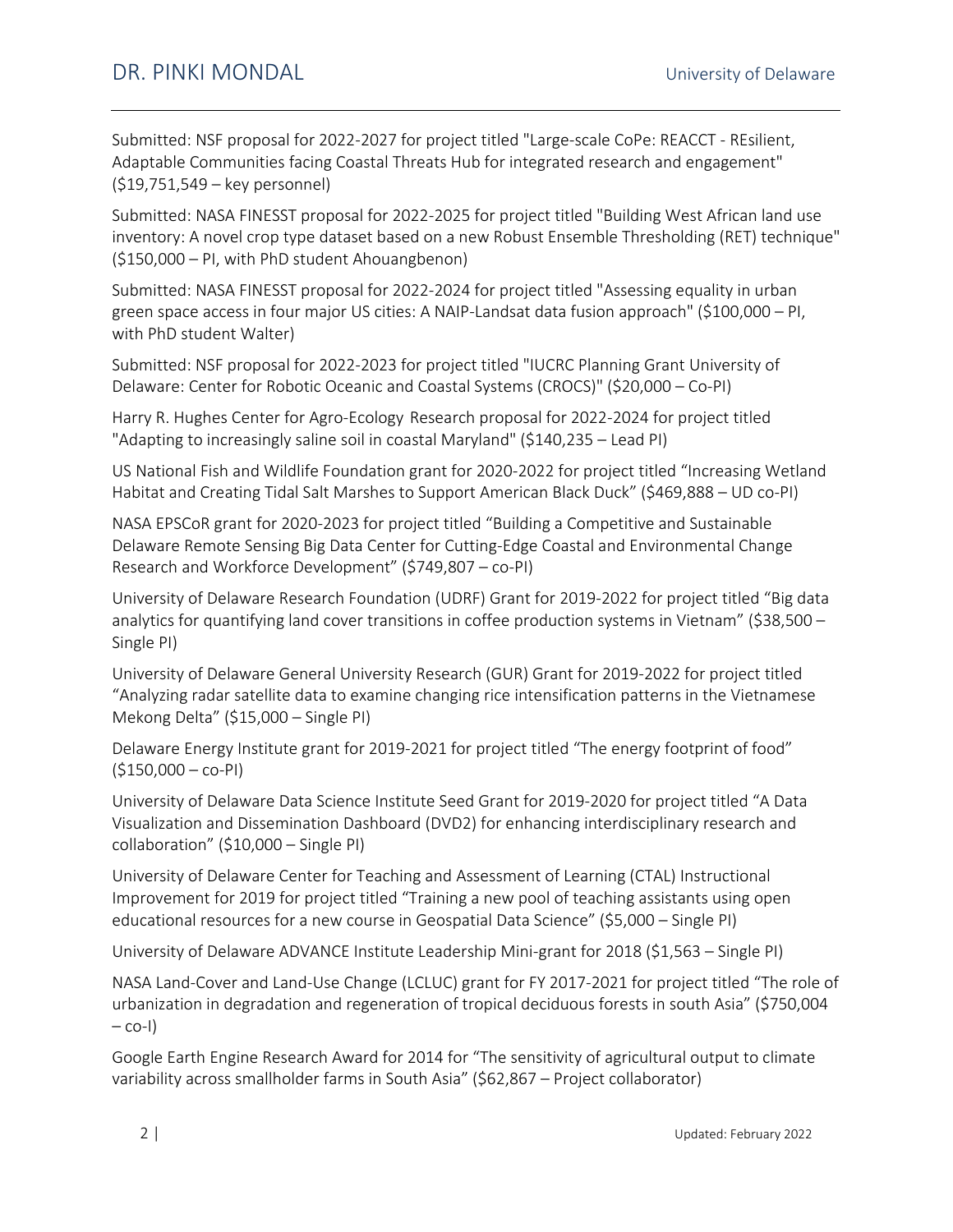Lamont Climate Center sponsored project for FY2014-2017 on "Assessing agricultural adaptation strategies for reducing winter crop sensitivity to future climate variability in central India" (\$9,850 co-PI)

Indo-US Science and Technology Forum: Indo-US Bilateral Workshop for 2014 on "Adaptation of rural communities to climate change: Bridging the gap between academia and community workers and identifying research needs" (~\$16,000 – US PI)

USDA Forest Service (Remote Sensing Steering Committee) sponsored project for FY2012 (\$79,205 – Co-I)

PUBLICATIONS (\*undergraduate mentee, <sup>†</sup>graduate advisee, <sup>††</sup>postdoctoral mentee)

Peer-reviewed journal articles (published = 29)

- 29. Mondal, P., Dutta, T., Qadir, A.<sup>+</sup>, Sharma, S. 2022. Radar and optical remote sensing for near-real time assessments of cyclone impacts on coastal ecosystems. Remote Sensing in Ecology and Conservation. https://doi.org/10.1002/rse2.257.
- 28. Maskell, G. †, Chemura, A., Nguyen, H. T. T., Gornott, C., **Mondal, P.** 2021. Integration of Sentinel optical and radar data for mapping smallholder coffee production systems in Vietnam. Remote Sensing of Environment. 266, 112709, doi: 10.1016/j.rse.2021.112709.
- 27. Huang, N., Mondal, P., Cook, B., McDermid, S. 2021. Moisture and temperature influences on nonlinear vegetation trends in Serengeti National Park. Environmental Research Letters. 16: 094049, doi: 10.1088/1748-9326/ac1a37.
- 26. Mondal, P., DeFries, R., Clark, J.\*, Flowerhill, N.\*, Arif, Md., Harou, A., Downs, S., Fanzo, J. 2021. Multiple cropping alone does not improve year-round food security among smallholders in rural India. Environmental Research Letters. 16: 0605017, doi: 10.1088/1748-9326/ac05ee.
- 25. Choksi, P., Singh, D., Singh, J., Mondal, P., Nagendra, H., Urpelainen, J., DeFries, R. 2021. Sensitivity of seasonal migration to climatic variability in central India. Environmental Research Letters. 16: 064074. doi: 10.1088/1748-9326/ac046f.
- 24. DeFries, R., Agarwala, M., Baquie, S., Choksi, P., Khanwilkar, S., Mondal, P., Nagendra, H., Urpelainen, J. 2021. Improved household living standards can restore dry tropical forests. Biotropica. doi: 10.1111/btp.12978.
- 23. Jain, M., Fishman, R., Mondal, P., Galford, G., Bhattarai, N., Naeem, S., DeFries, R. 2021. Groundwater depletion will reduce cropping intensity in India. Science Advances. 7(9): eabd2849. DOI: 10.1126/sciadv.abd2849.
- 22. Baquie, S., Urpelainen, J., Khanwilkar, S., Galletti, C., Velho, N., Mondal, P., Nagendra, H., DeFries, R. 2021. Migration, assets, and forest degradation in a tropical deciduous forest of South Asia. Ecological Economics. 181: 106887.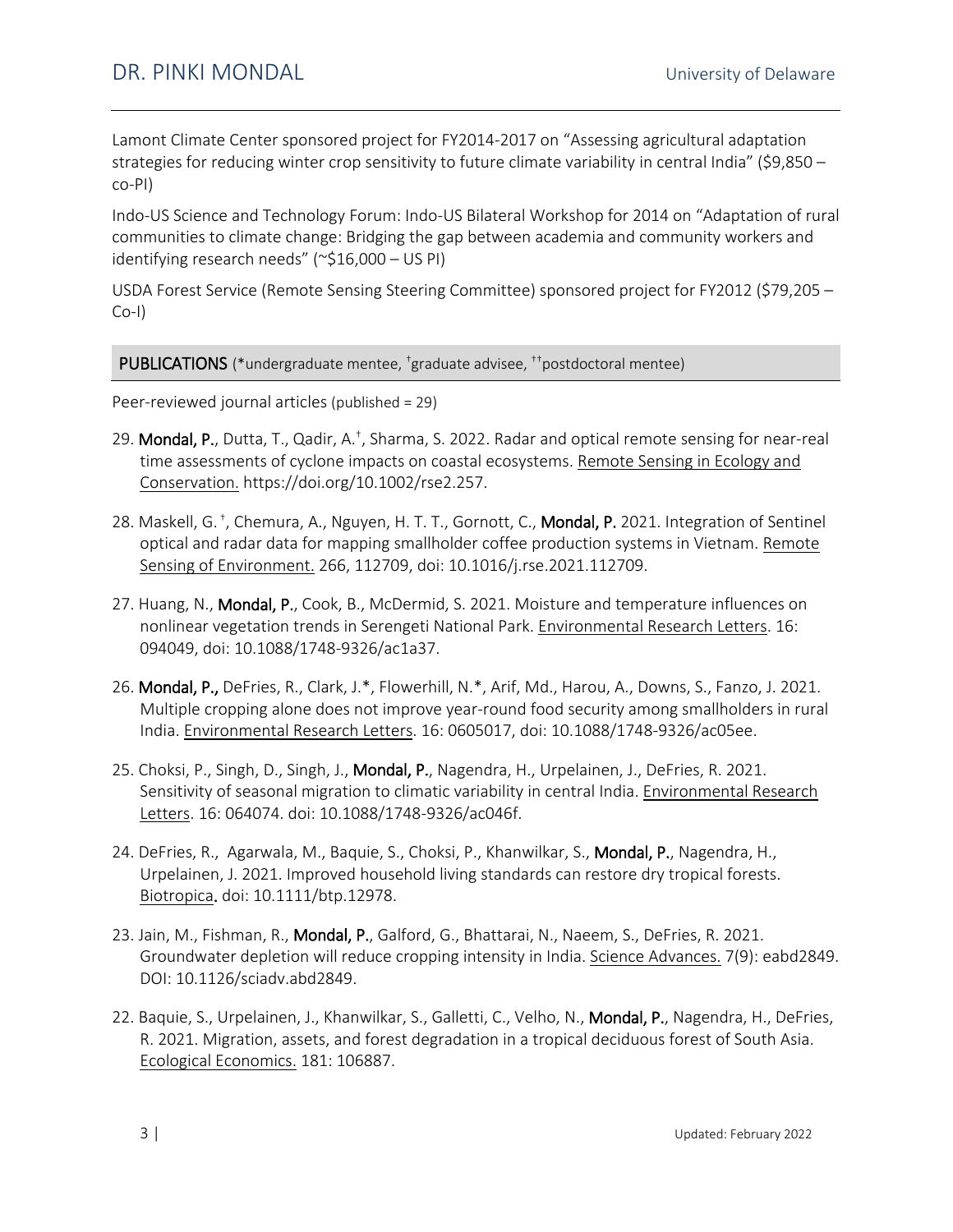- 21. Liu, X., Fatoyinbo, T.E., Thomas, N.M., Guan, W., Zhan, Y., Mondal, P., Lagomasino, D., Simard, M., Trettin, C.C., Deo, R., Barenblitt, A. 2021. Large-scale high-resolution coastal mangrove forests mapping across West Africa with machine learning ensemble and satellite big data. Frontiers in Earth Science. doi: 10.3389/feart.2020.560933.
- 20. Jin, E.<sup>++</sup>, Al Fahel, N., Mondal, P., Li, H., Archer, C. L. 2020. Energy Footprint of Food: The Case of Corn Production in Delaware. Food and Energy Security. 9:e222, doi: 10.1002/fes3.222.
- 19. DeFries, Agarwala, M., Baquie, S., Choksi, P., Dogra, N., Preetha G.S., Khanwilkar, S., Mondal, P., Nagendra, H., Urpelainen, J. 2020. Post-lockdown spread of COVID-19 from cities to vulnerable forest-fringe villages in Central India. Current Science. 119(1).
- 18. Qadir, A.<sup>+</sup>, Mondal, P. 2020. Synergistic use of radar and optical satellite data for improved monsoon cropland mapping in India. Remote Sensing. 12(3), 522, doi: 10.3390/rs12030522
- 17. Mondal, P., McDermid, S., Qadir, A.<sup>†</sup> 2020. A reporting framework for Sustainable Development Goal 15: Multi-scale monitoring of forest degradation using MODIS, Landsat and Sentinel data. Remote Sensing of Environment. 237, 111592, doi: 10.1016/j.rse.2019.111592.
- 16. Mondal, P., Liu, X., Fatoyinbo, L., Lagomasino, D. 2019. Evaluating combinations of Sentinel-2 data and machine-learning algorithms for mangrove mapping in West Africa. Remote Sensing. 11(24), 2928, doi: 10.3390/rs11242928.
- 15. Walter, M.<sup>+</sup>, Mondal, P. 2019. A rapidly assessed wetland stress index (RAWSI) using Landsat 8 and Sentinel-1 radar data. Remote Sensing. 11(21), 2549, doi: 10.3390/rs11212549.
- 14. Mondal, P., Trzaska, S., de Sherbinin, A. 2018. Landsat-derived estimates of mangroves in the Sierra Leone Coastal Landscape Complex during 1990-2016. Sensors. 18(1), 12, doi: 10.3390/s18010012.
- 13. Jain, M., Mondal, P., Galford, G., Fiske, G., DeFries, R. 2017. An Automated Approach to Map Winter Cropped Area of Smallholder Farms across Large Scales Using MODIS Imagery. Remote Sensing. 9(6), 566, doi: 10.3390/rs9060566.
- 12. DeFries, R., Fanzo, J., Mondal, P., Remans, R., Wood, S. 2017. Is voluntary certification of tropical agricultural commodities achieving sustainability goals?: A review of the evidence. Environmental Research Letters. 12(3) 033001.
- 11. DeFries, R., Mondal, P., Singh, D., Agrawal, I, Fanzo, J., Remans, R., Wood, S. 2016. Synergies and Trade-offs for Sustainable Agriculture: Nutritional Yields and Climate-Resilience for Cereal Crops in Central India. Global Food Security 11, 44-53. doi: 10.1016/j.gfs.2016.07.001.
- 10. Mondal, P., Jain, M., Zukowski, M., Galford, G., DeFries, R. 2016. Quantifying fluctuations in winter cropped area in the Central Indian Highland landscape. Regional Environmental Change 16, 69-82.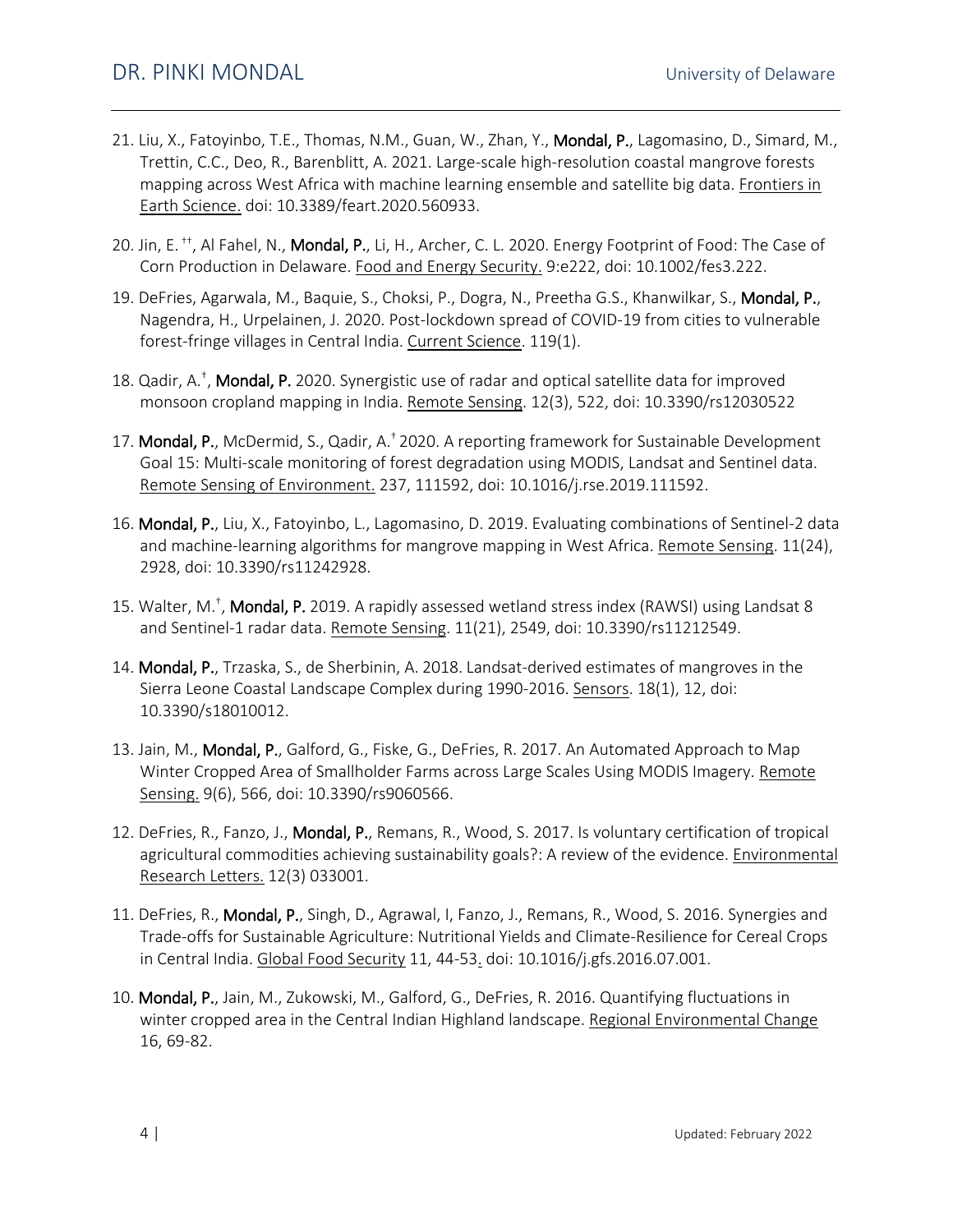- 9. Mondal, P., Jain, M., DeFries, R., Galford, G., Small, C. 2015. Sensitivity of crop cover to climate variability: Insights from two Indian agro-ecoregions. Journal of Environmental Management 148, 21-30.
- 8. Mondal, P., Jain, M., Robertson, A., Galford, G., Small, C., DeFries, R. 2014. Winter crop sensitivity to inter-annual climate variability in central India. Climatic Change 126, 61-76.
- 7. Jain, M., Mondal, P., DeFries, R., Small, C., Galford, G. 2013. Mapping cropping intensity of smallholder farms: a comparison of methods using multiple sensors. Remote Sensing of Environment 134, 210-223.
- 6. Mondal, P., Butler, B., Kittredge, D., Moser, W. 2013. How are America's private forests changing? An integrated assessment of forest management, housing pressure, and urban development in alternate emissions scenarios. Land Use Policy 32, 230-238.
- 5. Mondal, P., Tatem, A. 2012. Uncertainties in measuring populations potentially impacted by sea level rise and coastal flooding. PLoS One 7 (10): e48191. doi:10.1371/journal.pone.0048191
- 4. Mondal, P., Nagendra, H. 2011. Trends of forest dynamics in tiger landscapes across Asia. Environmental Management 48 (4), 781-794.
- 3. Mondal, P. 2011. Quantifying surface gradients with a 2-band Enhanced Vegetation Index (EVI2). Ecological Indicators 11 (3), 918-924.
- 2. Mondal, P., Southworth, J. 2010. Evaluation of conservation interventions using a cellular automata-Markov model. Forest Ecology and Management 260 (10), 1716-1725.
- 1. Mondal, P., Southworth, J. 2010. Protection vs. Commercial management: spatial and temporal analysis of land cover changes in the tropical forests of Central India. Forest Ecology and Management 259 (5), 1009 -1017.

Data sets and documentations (published  $= 8$ )

- 8. Mondal, P., DeFries, R., Clark, J.\*, Flowerhill, N.\*, Arif, Md., Harou, A., Downs, S., Fanzo, J. 2021. Multiple cropping alone does not improve year-round food security among smallholders in rural India. Dryad. <https://doi.org/10.5061/dryad.tdz08kq07>
- 7. Khanwilkar, S., Galletti, C., Mondal, P., Urpelainen, J., Nagendra, H., Jhala, Y.V., Quresh, Q., DeFries, R. 2021. Tropical Deciduous Forests of South Asia: Land Cover Classification and Monitoring Forest Degradation Using the Bare Ground Index LULC. NASA LCLUC Metadata. https://lcluc.umd.edu/metadatafiles/LCLUC-2017-PIDefries/.
- 6. DeFries, R., Agarwala, M., Baquie, S., Choksi, P., Khanwilkar, S., Mondal, P., Nagendra, H., Urpelainen, J. 2021. Improved household living standards can restore dry tropical forests. Dryad. <https://doi.org/10.5061/dryad.44j0zpcdg>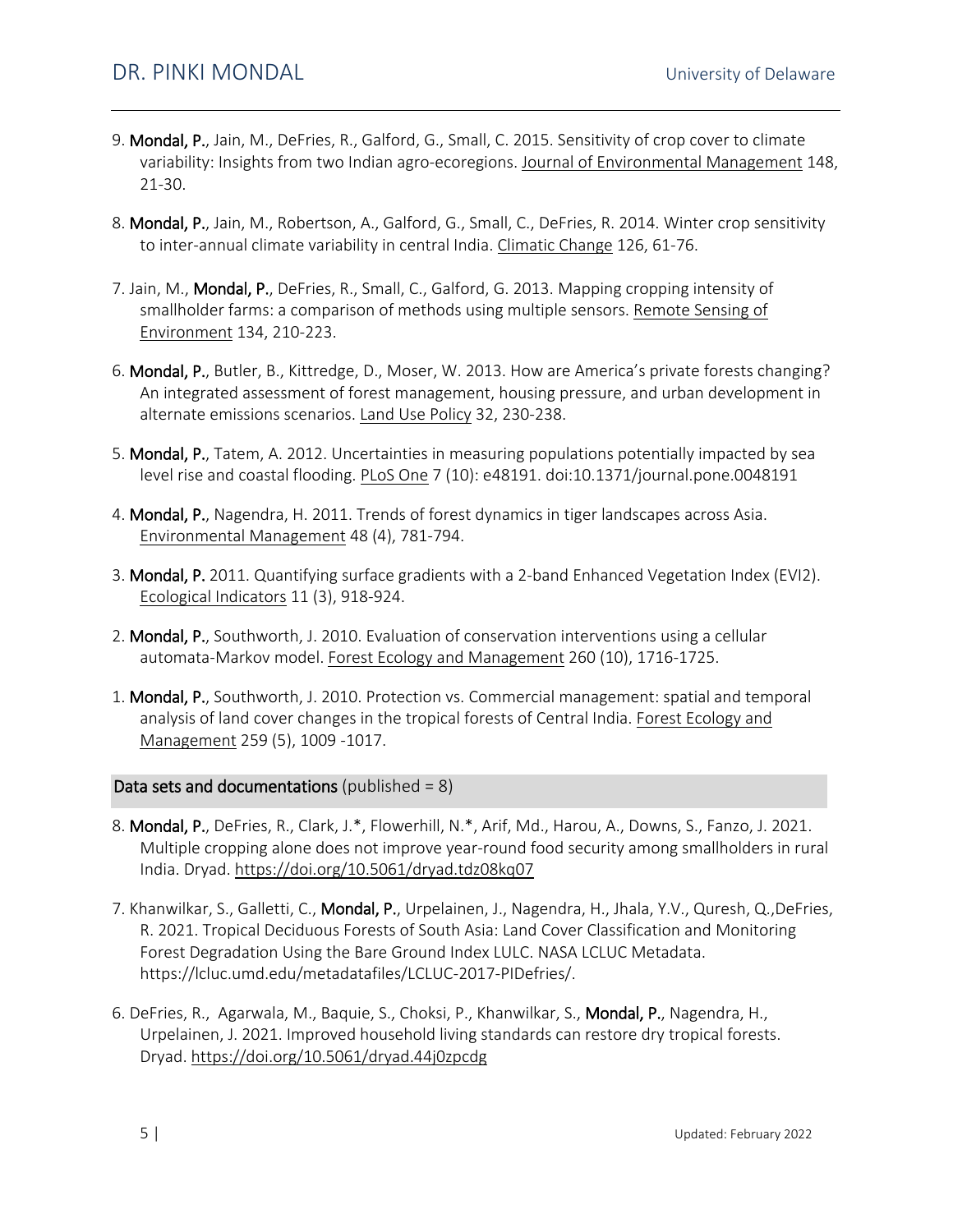- 5. Mondal, P., Dutta. T., Qadir. A.<sup>+</sup>, Sharma, S. 2020. High-resolution inundation dataset for coastal India and Bangladesh (Version 1.0.0). Zenodo. <http://doi.org/10.5281/zenodo.4390084>
- 4. Meiyappan, P., Roy, P. S., Soliman, A., Li, T., **Mondal, P.**, Wang, S., Jain, A. K. 2018. India Village-Level Geospatial Socio-Economic Data Set: 1991, 2001. Palisades, NY: NASA Socioeconomic Data and Applications Center (SEDAC)[. https://doi.org/10.7927/H4CN71ZJ.](https://doi.org/10.7927/H4CN71ZJ)
- 3. Jain, M., Mondal, P., Galford, G. L., Fiske, G., DeFries, R. S. 2017. India Annual Winter Cropped Area, 2001-2016. Palisades, NY: NASA Socioeconomic Data and Applications Center (SEDAC). [https://doi.org/10.7927/H47D2S3W.](https://doi.org/10.7927/H47D2S3W)
- 2. Center for International Earth Science Information Network CIESIN Columbia University. 2016. Global Urban Heat Island (UHI) Data Set, 2013. Palisades, NY: NASA Socioeconomic Data and Applications Center (SEDAC). [http://dx.doi.org/10.7927/H4H70CRF.](http://dx.doi.org/10.7927/H4H70CRF)
- 1. Center for International Earth Science Information Network -CIESIN Columbia University. 2016. Global Summer Land Surface Temperature (LST) Grids, 2013. Palisades, NY: NASA Socioeconomic Data and Applications Center (SEDAC). [http://doi.org/10.7927/H408638T.](http://doi.org/10.7927/H408638T)

**Invited chapters in edited volumes** (published = 2, accepted =  $1$ )

- 3. Velho, N., DeFries, R., Nagendra, H., Galletti, C.S., Baquie, S., Urperlainen, J., Mondal, P., Agarwala, M. Impacts of urban migration on forest use in central India. Book Chapter. Forthcoming.
- 2. Mondal, P., Nagendra, H. 2012. Parks and Preserves. In Joel Campbell, Jingjing Liu, & Sony Pellissery (Eds.), The Encyclopedia of Sustainability, Vol. 7: China, India, and East and Southeast Asia: Assessing Sustainability. Great Barrington, MA: Berkshire Publishing.
- 1. Nagendra, H., Mondal, P., Adhikari, S., Southworth, J. 2012. Peopled parks: Forest change in India's protected landscapes. In E. S. Brondizio and E. F. Moran (Eds.), Human-Environment Interactions: current and future directions, Springer.

Editorials (published  $= 2$ )

- 2. Mondal, P., McDermid, S. 2021. Global Vegetation and Land Surface Dynamics in a Changing Climate. Land 10(1), 45, [https://doi.org/10.3390/land10010045.](https://doi.org/10.3390/land10010045)
- 1. Mondal, P., Nagendra, H., DeFries, R. 2016. Addressing issues of climate change impacts, adaptation and vulnerability on the ground: Challenges and opportunities. Current Science 110 (7), 1193-1194.

**Technical/scientific reports** (published = 6, in preparation =  $1$ )

7. Mondal, P., de Sherbinin, A., Trzaska, S. Sierra Leone mangrove forest cover change and carbon stock assessment 2017. Report in preparation under the USAID West Africa Biodiversity and Climate Change (WA BiCC) project. Palisades, NY: Center for International Earth Science Information Network, Columbia University.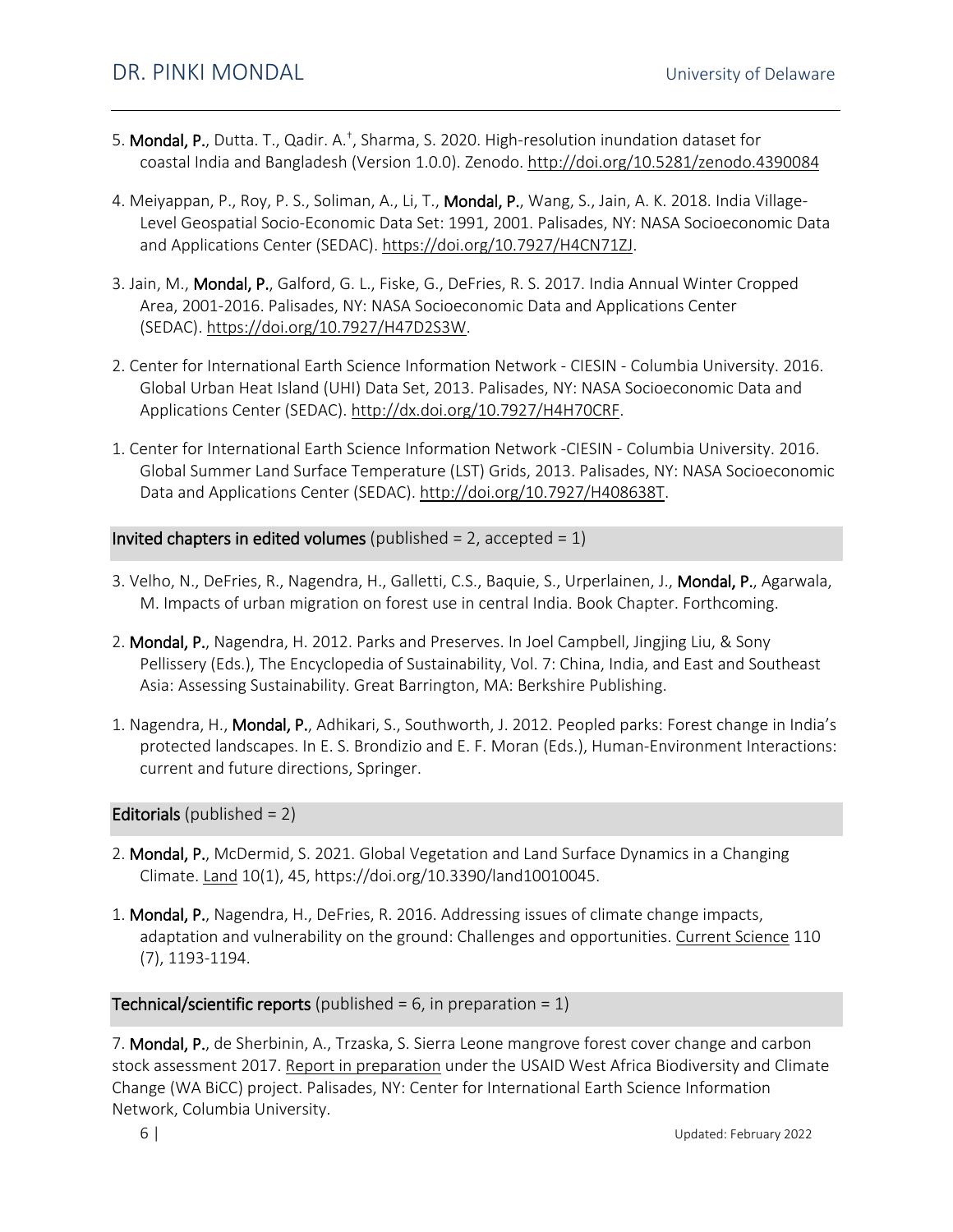6. Trzaska, S., de Sherbinin, A., Kim-Blanco, P., Mara, V., Schnarr, E., Jaiteh, M., Mondal, P. 2018. Climate change vulnerability assessment in mangrove regions of Sierra Leone: Long version. Report published under the USAID West Africa Biodiversity and Climate Change (WA BiCC) project. Palisades, NY: Center for International Earth Science Information Network, Columbia University. Available at: [http://www.ciesin.columbia.edu/wa-bicc/SierraLeone\\_Coastal\\_VA\\_long-report\\_jan2018.pdf](http://www.ciesin.columbia.edu/wa-bicc/SierraLeone_Coastal_VA_long-report_jan2018.pdf)

5. Trzaska, S., de Sherbinin, A., Kim-Blanco, P., Mara, V., Schnarr, E., Jaiteh, M., Mondal, P. 2017. Climate change vulnerability assessment in mangrove regions of Sierra Leone: Abridged version. Report published under the USAID West Africa Biodiversity and Climate Change (WA BiCC) project. Palisades, NY: Center for International Earth Science Information Network, Columbia University. Available at:<http://www.ciesin.columbia.edu/wa-bicc/wa-bicc-ccva-abridged-ff.pdf>

4. Housman, I., Mondal, P., Hamilton, R., Fisk, H., Lister, A., Butler, B., Jacobs, D., Lister, T., Salajanu, D. 2013. Percent impervious landcover modeling: Analyzing the impacts of model types, calibration methods, and ecoregions. RSAC-10025-RPT1. Salt Lake City, UT: U.S. Department of Agriculture, Forest Service, Remote Sensing Applications Center. 13 p.

3. Mondal, P. 2011. Parks and policies: Integrating geospatial tools and modeling to evaluate conservation interventions in central India, University of Florida.

2. Mondal, P. 2010. 30 Years of Protection: A Success Story. In: Jha, M. and Joshi, C. 2010. Pench, Maharashtra: The Big Tale of a Small Tiger Reserve, Technical Book No. 3, Pench Tiger Reserve, India and Center for Environment Education, India.

1. Mondal, P. 2004. Land use/land cover analysis of Sundarbans using remote sensing techniques: A case study in Jharkhali Island (Master's thesis).

# AWARDS, HONORS AND NOMINATIONS

2020 Nominated for the Emerging Scholar Award, American Association of Geographers Spatial Analysis and Modeling group

Nominated for the Excellence in Teaching Award, University of Delaware

- 2015 Junior Researcher Task Force member, 2<sup>nd</sup> International Conference on Global Food Security
- 2011 Sponsored Student Travel Award, US Regional Association of the International Association for Landscape Ecology
- 2010 NSF "On the Cutting Edge" Professional Development Workshop Stipend

NASA-MSU Professional Enhancement Award, US Regional Association of the International Association for Landscape Ecology

Best Paper Award, University of Florida Graduate Student Council Interdisciplinary Research Conference

CLAS Graduate Travel Award, University of Florida

2009 Ryan Poehling Fellowship, University of Florida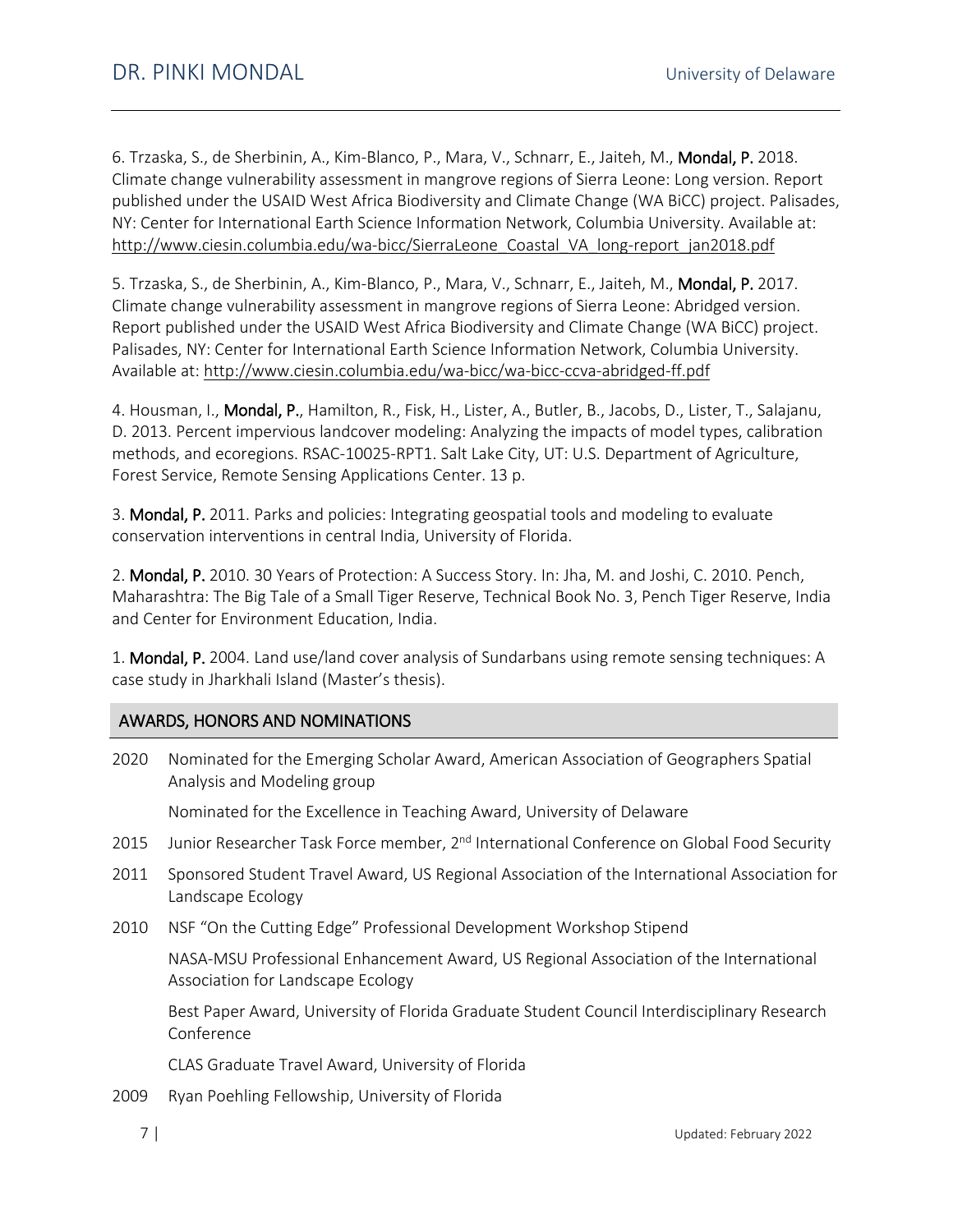2009 Graduate Student Council Travel Grant, University of Florida

Imagery Grant, GeoEye Foundation, Virginia

Best Poster Award, University of Florida Graduate Student Council Interdisciplinary Research Conference

University of Florida Office of Graduate Research and Program Travel Grant

- 2008 Tropical Conservation and Development Field Research Grant, University of Florida Graduate Student Council Travel Grant, University of Florida
- 2006 Alumni Fellowship, University of Florida
- 2002, Certificate of merit under National Scholarship Scheme, Government of India

1997

#### MEDIA COVERAGE

2021 [UDaily article](https://www.udel.edu/udaily/2021/august/india-smallholder-farmers-food-security-pinki-mondal/) covering Dr. Mondal's food and nutrition security research.

[CNN](https://www.cnn.com/2021/02/24/asia/india-groundwater-study-intl-hnk-scn/index.html) covering Dr. Mondal's collaborative research in India.

[UDaily article](https://www.udel.edu/udaily/2021/february/india-groundwater-depletion-agriculture-winter-crops/) covering Dr. Mondal's collaborative research in India.

- 2020 [UDaily article](https://www.udel.edu/udaily/2020/march/Remote-sensing-to-assess-forest-health/) covering Dr. Mondal's forest cover research.
- 2019 Dr. Mondal quoted i[n Washington Post](https://www.washingtonpost.com/climate-environment/2019/10/29/scientists-triple-their-estimates-number-people-threatened-by-rising-seas/) article.
- 2018 [NASA Earth Science User Data Profile](https://earthdata.nasa.gov/user-resources/who-uses-nasa-earth-science-data-user-profiles/user-profile-dr-pinki-mondal) for Dr. Mondal.
- 2014 Ashoka Trust for Research in Ecology and the Environment (ATREE) outreach newsletter featuring Indo-US bilateral workshop that Dr. Mondal led and co-organized: [Keeping](http://atree.org/newsletters/atree_branches/abv11_1/abv11_1.html) pace [with climate change impacts.](http://atree.org/newsletters/atree_branches/abv11_1/abv11_1.html)
- 2014 Times of India coverage on Kanha-Pench Landscape Symposium that Dr. Mondal coorganized: [Symposium on Kanha-Pench landscape held at Mocha.](http://timesofindia.indiatimes.com/city/bhopal/Symposium-on-Kanha-Pench-landscape-held-at-Mocha/articleshow/30739099.cms)
- 2010 Government of India (National Tiger Conservation Authority) bi-monthly outreach journal STRIPES highlighting Dr. Mondal's doctoral dissertation research: [Pench Tiger](https://aztecpanthera.in/assets/uploads/stripes/Vol1_Issue4_2010.pdf)  [Reserve: Increase in Forest Cover.](https://aztecpanthera.in/assets/uploads/stripes/Vol1_Issue4_2010.pdf)

University of Florida alumni newsletter CLASnotes featuring Dr. Mondal's doctoral work: [From Deforestation to Reforestation.](https://legacy.clas.ufl.edu/alumni/alumninotes/2010spring/deforestation.html)

2009 Times of India coverage of Dr. Mondal's doctoral research: [Pench forest cover up, says study.](https://timesofindia.indiatimes.com/city/nagpur/Pench-forest-cover-up-says-study/articleshow/4926194.cms)

### INVITED RESEARCH TALKS (non-UD)

2021 Columbia University, Electrical Engineering, USA. University of California Santa Barbara, Bren School of Environmental Science and Management, USA.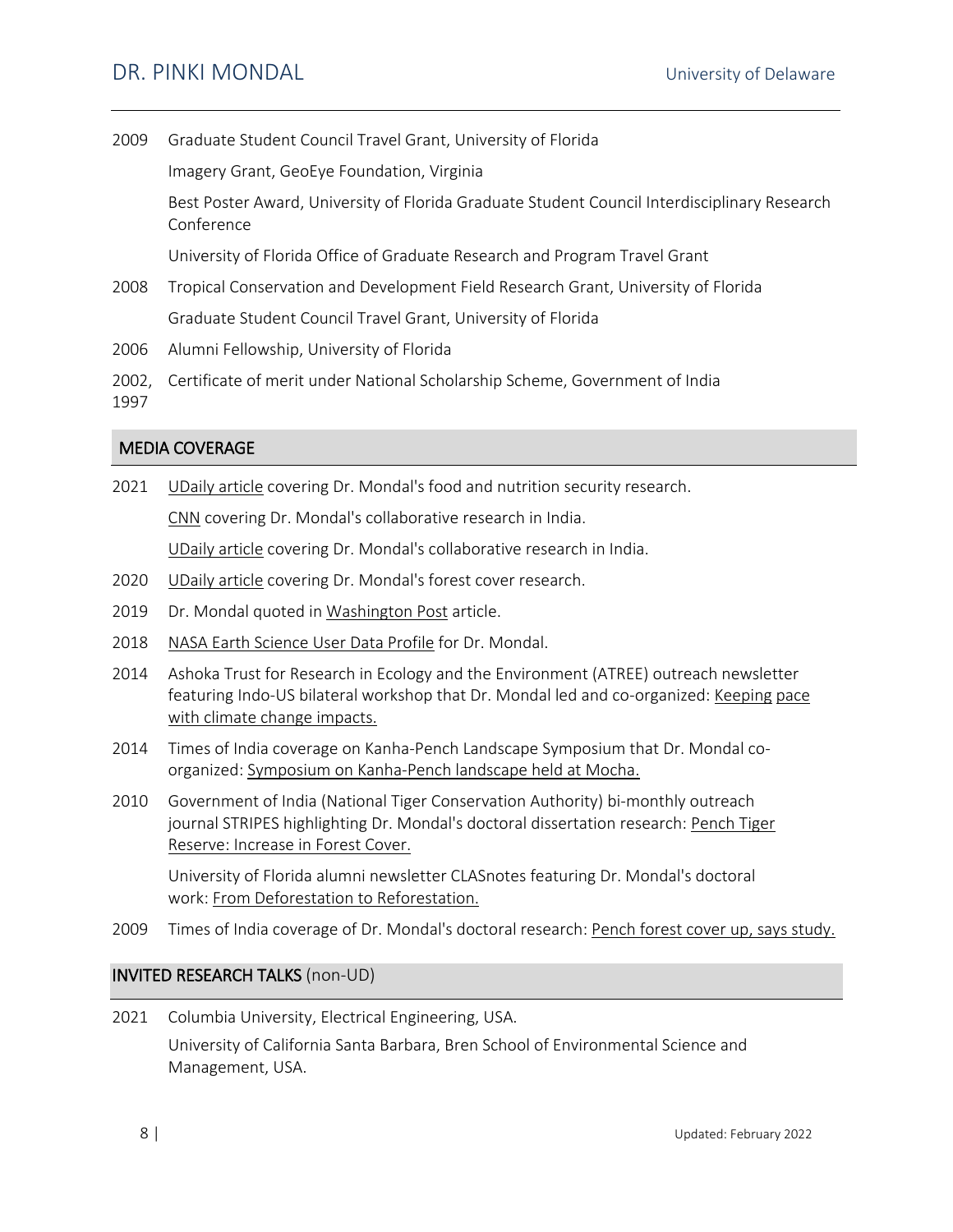NSF Convergence Workshop on Food Security in Extreme Environments and Food Deserts, USA. University of Washington, School of Environmental and Forest Sciences, USA. University of North Carolina Wilmington, Department of Earth and Ocean Sciences, USA. Boise State University, Ecology, Evolution and Behavior Program, USA. Central Indian Landscape Symposium 4, India. 2020 Delaware Museum of Natural History. World of Discovery Lecture Series. Canceled due to COVID-19. 2019 American Geophysical Union Fall Meeting, USA. Can Tho University, College of Environment and Natural Resources, Vietnam. 2018 Rutgers University, USA. Annual Rutgers Climate Symposium. 2017 Columbia Global Centers | Mumbai, India. New York University. Department of Environmental Studies. 2016 Pre-IGU International Conference on Land Use and Rural Sustainability. Xi'an, China. 2015 AsiaFlux Workshop 2015 and ISPRD TC WG VIII/3: Weather, Atmosphere and Climate Studies Joint Conference. Pune, India. 2014 San Francisco State University, USA. 2013 Oklahoma State University, USA. 2010 University of Colorado, Colorado Springs, USA. U. DELAWARE TALKS 2021 NSF EPSCoR Project WiCCED Seminar Series. University of Delaware, USA.

Department of Geography and Spatial Sciences. University of Delaware, USA.

- 2020 Biden School of Public Policy and Administration. University of Delaware, USA. DARWIN HPC kick-off meeting. University of Delaware, USA.
- 2019 Department of Plant and Soil Sciences. University of Delaware, USA. GIS Coffee Hour. University of Delaware, USA.

### PUBLISHED ABSTRACTS AND PRESENTATIONS (LAST 7 YEARS)

( †graduate advisee, \*undergraduate mentee, \*\*high school mentee)

- 2022 Mondal, P., Walter, M.<sup>†</sup>, Miller, J., Yawatkar, V.<sup>†</sup>, Epanchin-Niell, R., Nguyen, E.\*, Gedan, K., Tully, K. The American Association of Geographers Annual Meeting. 25 February-1 March 2022 (virtual). Oral Presentation.
- 2021 Mondal, P., Walter, M.<sup>†</sup>, Miller, J., Yawatkar, V.<sup>†</sup>, Epanchin-Niell, R., Nguyen, E.\*, Gedan, K., Tully, K. Maryland Water Monitoring Council Annual Conference. 2-3 December 2021 (virtual). Oral Presentation.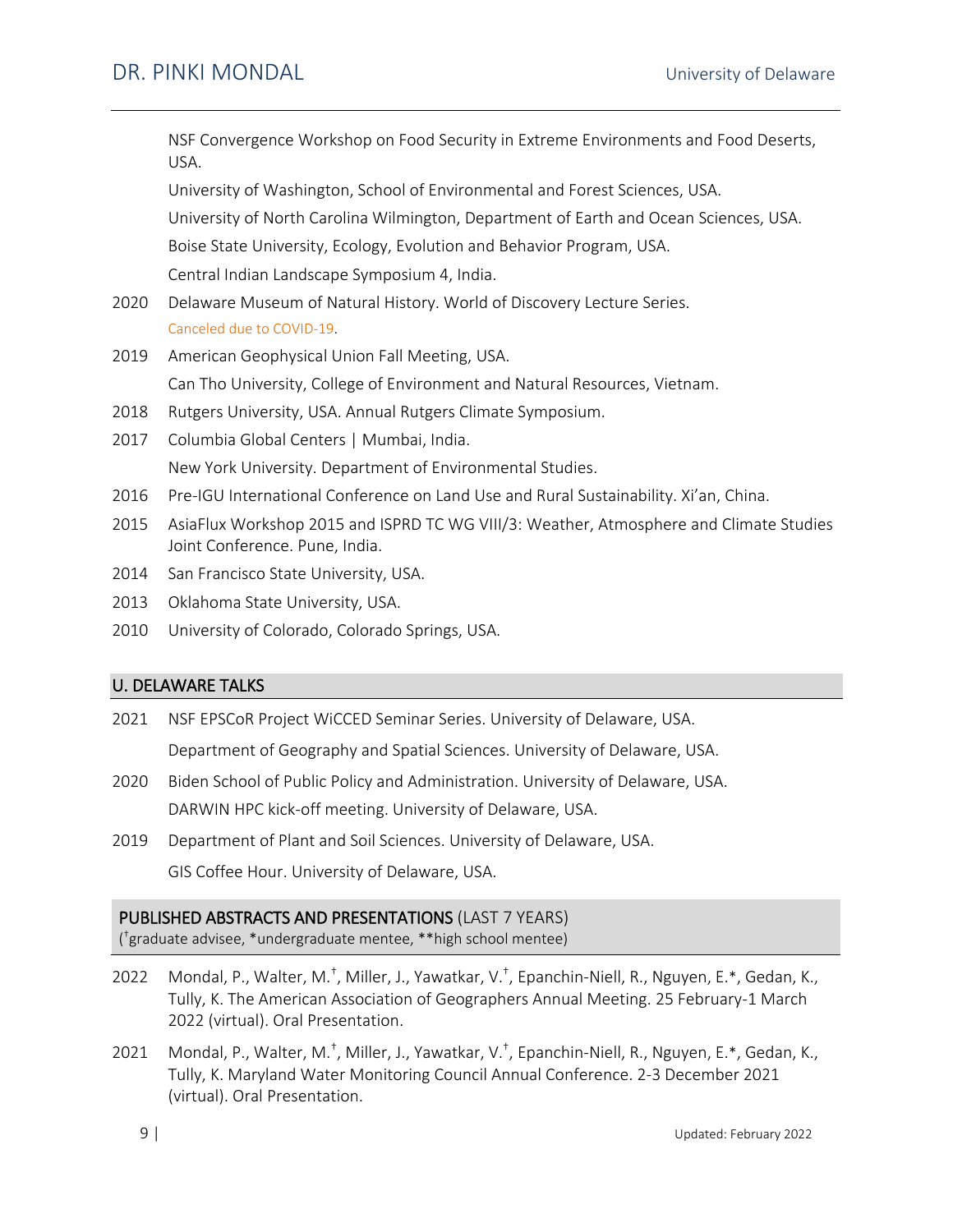Mondal, P., Soni, S.\*\*. Delaware Data Science Symposium, 17 November, 2021, University of Delaware. Oral Presentation.

Yawatkar, V.<sup>+</sup>, Nguyen, E.\*, Walter, M.<sup>+</sup>, Tully, K., Mondal, P. Using Machine Learning and Remote Sensing Data for Land Cover Classification in the Eastern USA. 6<sup>th</sup> DENIN Graduate Research Symposium, 5 March, 2021 (virtual), University of Delaware. Poster Presentation.

Yawatkar, V.<sup>+</sup>, Walter, M.<sup>+</sup>, Nguyen, E.\*, Tully, K., and Mondal, P. Using machine learning and remote sensing data for land cover classification in the eastern USA. DARWIN Computing Symposium, February 2021 (virtual). Poster presentation.

2020 Walter, M.<sup>†</sup>, Mondal, P. Invasive species mapping in estuarine wetlands using high-resolution aerial imagery. GIS Day, University of Delaware, November 2020 (virtual). Oral presentation.

Walter, M.<sup>+</sup>, Mondal, P. Invasive species mapping in estuarine wetlands using high-resolution aerial imagery. Middle States American Association of Geographers Annual Meeting. October 2020 (virtual). Oral presentation.

Yawatkar, V.<sup>+</sup>, Nguyen, E.\*, Walter, M.<sup>+</sup>, Tully, K., and Mondal, P. Quantifying land cover changes due to saltwater intrusion in the Delmarva peninsula using machine-learning and NAIP imagery. Middle States American Association of Geographers Annual Meeting. October 2020 (virtual). Poster presentation.

Mondal, P., DeFries, R., Harou, A., Downs, S., Ad. Arif, Clark, J.\*, Flowerhill, N.\*, Fanzo, J. Implications of agricultural intensification for dietary diversity and food security in rural India. The American Association of Geographers Annual Meeting. 6-10 April 2020, Denver. Oral Presentation. Session canceled due to COVID-19.

Qadir, A.† , Mondal, P. Improved monsoon crop mapping with radar-optical satellite data for small-scale farms in tropical regions. The American Association of Geographers Annual Meeting. 6-10 April 2020, Denver. Oral Presentation. Session canceled due to COVID-19.

Walter, M.<sup>+</sup>, Mondal, P. A rapidly assessed wetland stress index (RAWSI) using Landsat 8 and Sentinel-1 radar data. The American Association of Geographers Annual Meeting. 6-10 April 2020, Denver. Oral Presentation. Session canceled due to COVID-19.

Yawatkar, V.<sup>+</sup>, Nguyen, E.\*, Walter, M.<sup>+</sup>, Tully, K., Mondal, P. Quantifying land cover changes due to saltwater intrusion in the Delmarva peninsula using machine-learning and NAIP imagery. The American Association of Geographers Annual Meeting. 6-10 April 2020, Denver. Poster Presentation. Session canceled due to COVID-19.

Yawatkar, V.<sup>+</sup>, Nguyen, E.\*, Walter, M.<sup>+</sup>, Tully, K., Mondal, P. Using machine learning to study saltwater intrusion in the Delmarva Peninsula. DENIN Graduate Research Symposium, 5 March, 2020, University of Delaware. Poster Presentation.

Mondal, P., Walter, M.<sup>+</sup>, Miller, J., Yawatkar, V.<sup>+</sup>, Epanchin-Niell, R., Nguyen, E.\*, Gedan, K., Tully, K. 2020. Using remote sensing to map saltwater intrusion. Stakeholder Meeting, 14 February 2020, Princess Anne, Maryland. Oral Presentation.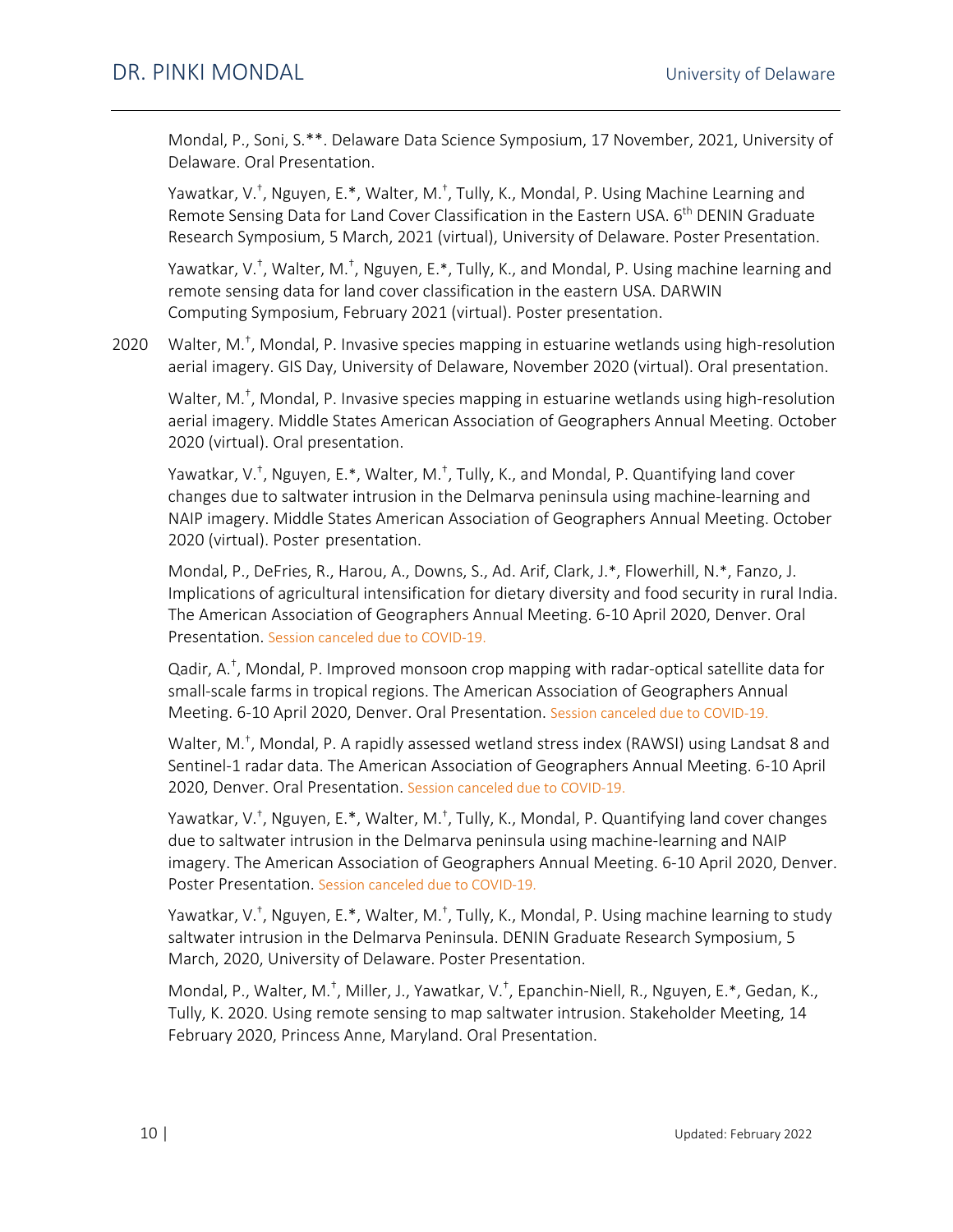Yawatkar, V.<sup>+</sup>, Nguyen, E.\*, Walter, M.<sup>+</sup>, Tully, K., Mondal, P. Machine learning and cloud computing for environmental research. DARWIN Computing Symposium, 14 February 2020, University of Delaware. Poster Presentation.

2019 Mondal, P., Jain, M., Singh, D., McFadden, C.\*, Galford, G., DeFries, R. Assessing impacts of climatic and non-climatic factors on smallholder agricultural systems in India. American Geophysical Union Fall Meeting. 9-13 December 2019, San Francisco. Oral Presentation.

Qadir, A.† , Mondal, P. A novel machine learning based approach to generate dynamic monsoon crop mask for small-scale farms in tropical regions using a combination of radar and optical satellite data. American Geophysical Union Fall Meeting. 9-13 December 2019, San Francisco. Poster Presentation.

Clark, J.\*, Mondal, P. When producers are consumers: Dietary diversity and food insecurity among Indian smallholder farmers. 10<sup>th</sup> Annual Undergraduate Research and Service Scholar Symposium. 15 August 2019, University of Delaware. Poster Presentation.

Mondal, P., McDermid, S., Qadir, A.† Multi-scale monitoring of forest degradation using MODIS, Landsat and Sentinel data. Global Land Project 4<sup>th</sup> Open Science Meeting. 24-26 April 2019, Bern, Switzerland. Oral Presentation.

Mondal, P., Jain, M., Singh, D., Galford, G., DeFries, R. The relative importance of climatic and non-climatic factors in explaining spatio-temporal variability in Indian agriculture. The American Association of Geographers Annual Meeting. 3-7 April 2019, Washington DC. Oral Presentation.

Qadir, A.† , Mondal, P[. Synergistic use of optical and Synthetic Aperture Radar \(SAR\) time](https://aag.secure-abstracts.com/AAG%20Annual%20Meeting%202019/abstracts-gallery/22094)  [series imagery for improved mapping of monsoon crops for small-scale farmers.](https://aag.secure-abstracts.com/AAG%20Annual%20Meeting%202019/abstracts-gallery/22094) The American Association of Geographers Annual Meeting. 3-7 April 2019, Washington DC. Poster Presentation.

Walter, M.<sup>+</sup>, Mondal, P. Evaluating buffer stress along a spectrum of land uses for wetland [health rapid assessment in Delaware.](https://aag.secure-abstracts.com/AAG%20Annual%20Meeting%202019/abstracts-gallery/22850) The American Association of Geographers Annual Meeting. 3-7 April 2019, Washington DC. Poster Presentation.

- 2018 Mondal, P., McDermid, S. Forest degradation in South Asia: A vegetation trend analysis in the context of climate variability. American Geophysical Union Fall Meeting. 10-14 December 2018, Washington, D.C. Poster Presentation.
- 2016 Mondal, P., Md. Arif, Agrawal, I., Gallant, M., Singh, D., Fanzo, J., Remans, R., Wood, S., DeFries, R. Implications of agricultural intensification for diet and nutrition in central India. Central Indian Landscape Symposium. 14-17 December 2016, Nagpur, India. Oral Presentation.
- 2015 Mondal, P., Jain, M., Galford, G., DeFries, R. Coupled Effects of Climatic and Socio-economic Factors on Winter Cropping in India. American Geophysical Union Fall Meeting. 14-18 December 2015, San Francisco, California. Poster Presentation.

Mondal, P., Jain, M., Galford, G., DeFries, R. Quantifying winter crop sensitivity to climate variability across agro-ecological zones in India. International Conference on Global Food Security. 11-14 October 2015, Ithaca, New York. Oral Presentation.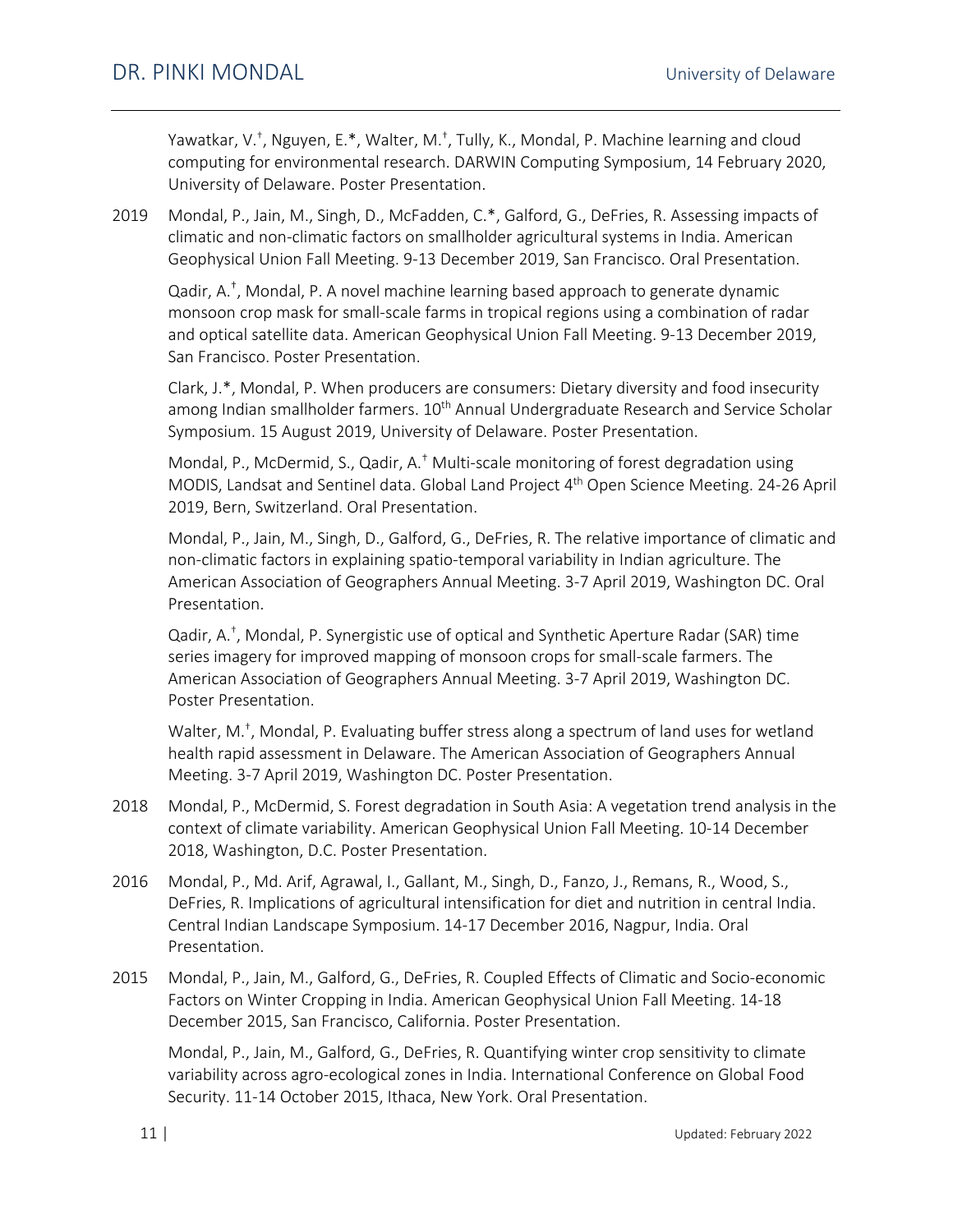#### CONFERENCE SESSIONS/SYMPOSIA/PANELS ORGANIZED/CHAIRED

2022 The American Association of Geographers Annual Meeting. "From Food to Diet and Nutrition in Geographies of Food and Agriculture." 25 February-1 March 2022. Role: Invited panelist.

The American Association of Geographers Annual Meeting. "Agricultural Geography: Mechanization and Irrigation." 25 February-1 March 2022. Role: Session Chair/Speaker.

- 2019 The American Association of Geographers Annual Meeting. "Agriculture and Food Systems: Interdisciplinary Perspectives I-III." 3-7 April 2019, Washington DC. Role: Co-organizer.
- 2018 American Geophysical Union Fall Meeting. "Global Vegetation and Land Surface Dynamics in a Changing Climate." 10-14 December 2018, Washington, D.C. Role: Co-convener/Co-chair.

Annual Rutgers Climate Symposium. "Food Security and Climate Change." 14 November 2018, Rutgers University, New Jersey. Role: Plenary panelist.

- 2017 NASA DAAC workshop at the Ecological Society of America Annual Meeting. "Ecology from Space: How Can NASA Remote-Sensing Data Inform Your Research?" 6-11 August 2017, Portland, Oregon. Role: Co-organizer/Speaker.
- 2016 Central Indian Landscape Symposium. "Future of water, Climate, and Agriculture." 14-17 December 2016, Pench Tiger Reserve, India. Role: Co-organizer/Co-chair/Speaker.
- 2014 Indo-US bilateral workshop. "Adaptation of rural communities to climate change: Bridging the gap between academia and community workers and identifying research needs." 20-21 February 2014, Bengaluru, India. Role: Co-organizer/Leader.
- 2013 American Geophysical Union Fall Meeting. "Improving the Understanding of Climate Variability and Change in Agriculture: AgMIP, Tropical Farm Adaptation, and Related Research I-III." 9-13 December 2013, San Francisco, California. Role: Co-convener/Co-chair.

#### WORKSHOPS AND PROFESSIONAL TRAINING

- 2021 Leadership in STEM Fields: Increasing Leadership from Historically Underrepresented Groups. 29 October 2021. Role: Invited Participant.
- 2020 AgMIP 8 Virtual Webshop: Food Systems, Shocks, and Actions. 13-15 October 2020. Role: Participant.

University of Delaware Center for Teaching and Assessment of Learning (CTAL) virtual Summer Institute on Teaching. 3 June 2020. University of Delaware. Role: Participant.

- 2019 University of Delaware Center for Teaching and Assessment of Learning (CTAL) Summer Course Design Institute. 11-13 June 2019. University of Delaware. Role: Selected participant.
- 2018 NSF Fall 2018 Grants Conference. 8-9 November 2018. New Orleans, Louisiana. Role: Selected participant.

Early Career Geoscience Faculty Workshop. University of Maryland. 22-27 July 2018. College Park, Maryland. Role: Selected participant.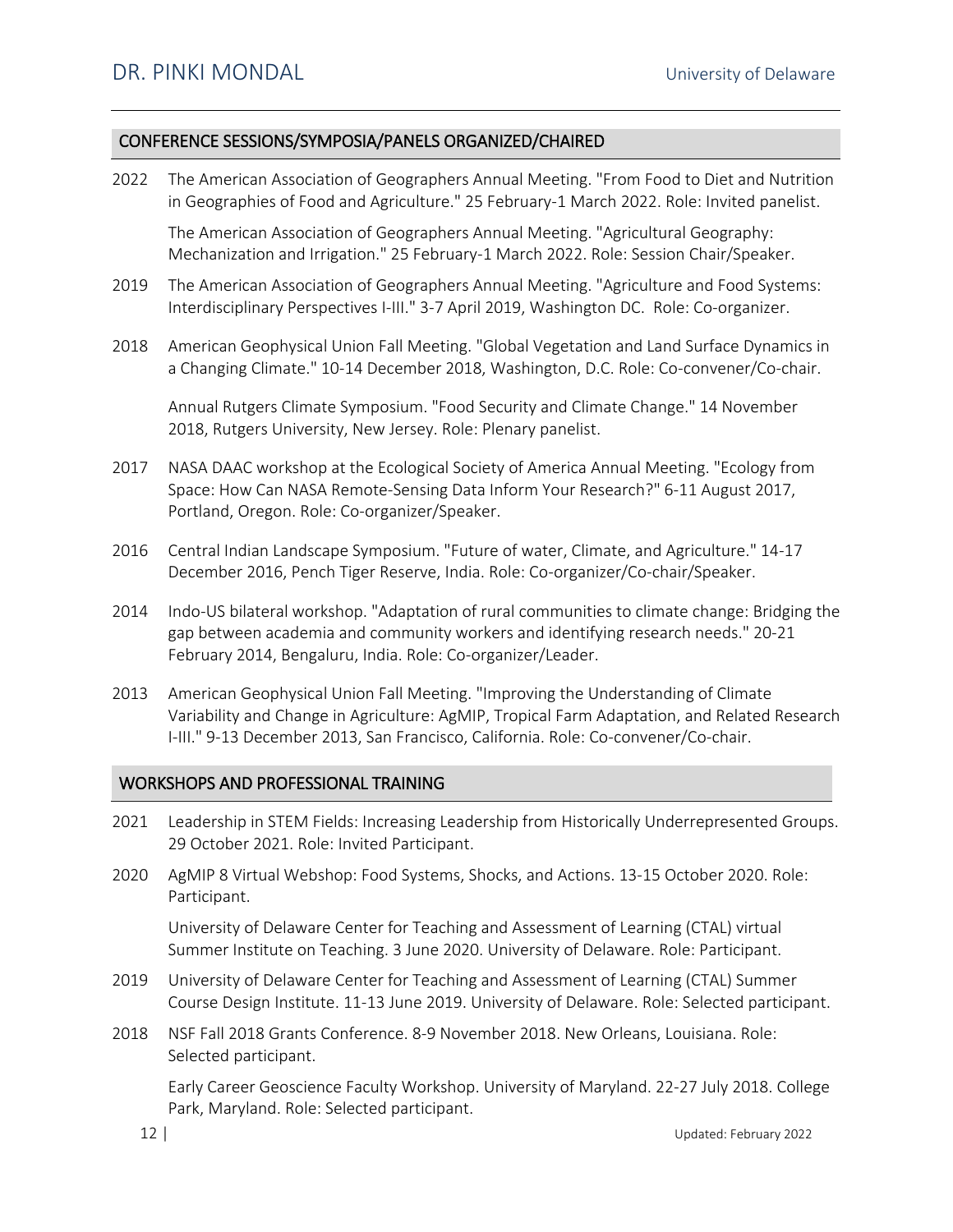- 2017 NASA and World Resources Institute workshop. GPM Agricultural Application Workshop. 1 August 2017, Washington D.C. Role: Participant.
- 2013 Dinamica: Landscape Dynamics Modeling. University of Vermont. 20-23 August 2013, Burlington, Vermont. Role: Participant.
- 2011 GIS Tools for Analyzing Dynamic Landscapes. US Regional Association of the International Association for Landscape Ecology Symposium. 3 April 2011, Portland, Oregon. Role: Participant.
- 2010 NSF "On the Cutting Edge: Preparing for an Academic Career in the Geosciences" Workshop. 29 July – 1 August 2010, Stanford University, California. Role: Participant.

Land Surface Phenology. US Regional Association of the International Association for Landscape Ecology Symposium. 5 April 2010, Athens, Georgia. Role: Participant.

- 2009 What is Landscape Ecology up to in the Climate Change Debate? US Regional Association of the International Association for Landscape Ecology Symposium. 14 April 2009, Snowbird, Utah. Role: Participant.
- 2007 Airborne GPS and Inertia in Support of Triangulation and Orientation of Airborne Framing and Push broom Sensors. American Society for Photogrammetry and Remote Sensing Annual Conference. 8 May 2007, Tampa, Florida. Role: Participant.
- 2006 DOEACC A-level professional training in computer applications (training equivalent to Post Graduate Diploma in Computer Application), Kolkata, India. Role: Participant.

### FIELDWORK

| 2019 | Remote sensing field data collection in Vietnam                                                                                                          |
|------|----------------------------------------------------------------------------------------------------------------------------------------------------------|
| 2015 | 2016, Semi-quantitative food frequency questionnaire survey in central India                                                                             |
| 2012 | 2013, Remote sensing field data collection and social survey for post-doc project in Madhya<br>Pradesh, India                                            |
| 2008 | Remote sensing field data collection for PhD project in Maharashtra, India<br>Ecological survey and questionnaire-based social survey in Yucatan, Mexico |
|      |                                                                                                                                                          |

2003, Geological survey in structurally complex zones in Jharkhand and Maharashtra, India 2001

TEACHING *(UG=Undergraduate; G=Graduate; UG/G=both)*

| YEAR (Fall/Spring) | <b>INSTITUTE</b> | <b>COURSE TITLE</b> | <b>COURSE</b> | <b>TOTAL</b>      |
|--------------------|------------------|---------------------|---------------|-------------------|
|                    |                  |                     | Level         | <b>ENROLLMENT</b> |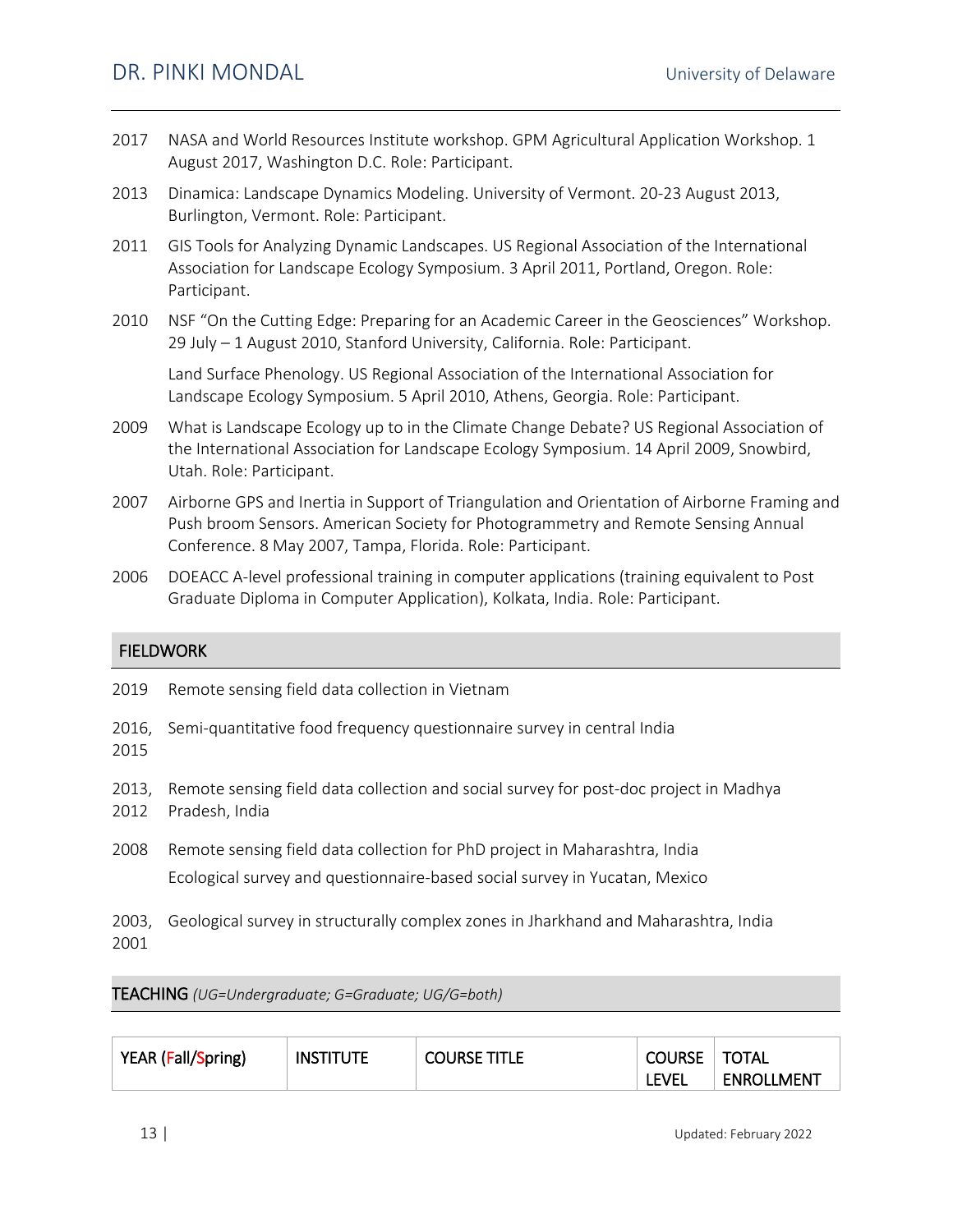| 2021F, 2020F                                | University of<br>Delaware                        | Remote Sensing of<br>Environment (with lab)                | UG/G              | $54(21+33)$                        |
|---------------------------------------------|--------------------------------------------------|------------------------------------------------------------|-------------------|------------------------------------|
| 2021F, 2020F, 2020S,<br>2019F, 2019S, 2018F | University of<br>Delaware                        | Introduction to GIS (with<br>lab)                          | UG                | 288<br>$(52+46+58+41)$<br>$+43+48$ |
| 2019F                                       | University of<br>Delaware                        | Know Your Satellites (with<br>lab)                         | UG/G              | 18                                 |
| 2020S, 2019S                                | University of<br>Delaware                        | Independent Study                                          | G                 | $\overline{4}$                     |
| 2018S                                       | California State<br>University,<br>Bakersfield   | GIS Applications in<br>Geoscience (with lab)               | UG/G<br>(virtual) | 14                                 |
| 2017F                                       | City University<br>of New York -<br>City College | Introduction to Ecology &<br>GIS                           | G                 | 17                                 |
| 2016F, 2015F                                | City University<br>of New York -<br>City College | Physical Geography                                         | G                 | $33(15+18)$                        |
| 2016S                                       | Columbia<br>University                           | Introduction to Landscape<br>Analysis (with lab; co-teach) | UG/G              | 13                                 |
| 2008F, 2008S, 2007F                         | University of<br>Florida                         | Physical Geography                                         | UG                | 304<br>$(129+62+113)$              |

GUEST LECTURES *(UG=Undergraduate; G=Graduate; UG/G=both)*

| <b>YEAR</b>       | <b>INSTITUTE</b>        | <b>COURSE TITLE</b>             | <b>COURSE LEVEL</b> |
|-------------------|-------------------------|---------------------------------|---------------------|
| 2021, 2020, 2019, | University of Delaware  | Prelude to Geography            | G                   |
| 2018              |                         |                                 |                     |
| 2020              | Osher Institute of      | Environmental Issues            | G                   |
|                   | Lifelong Learning       |                                 |                     |
| 2019              | University of Delaware  | World Regional Geography        | UG                  |
| 2018              | California State        | Principles of Nutrition         | G                   |
|                   | University, Bakersfield |                                 |                     |
| 2013              | Columbia University     | Global Assessment and           | UG/G                |
|                   |                         | Monitoring Using Remote Sensing |                     |
| 2010              | University of Florida   | <b>Remote Sensing</b>           | UG/G                |
| 2010              | University of Florida   | Regional Geography              | UG                  |

GRADUATE ADVISEES (\*Dissertation/Thesis committee chair)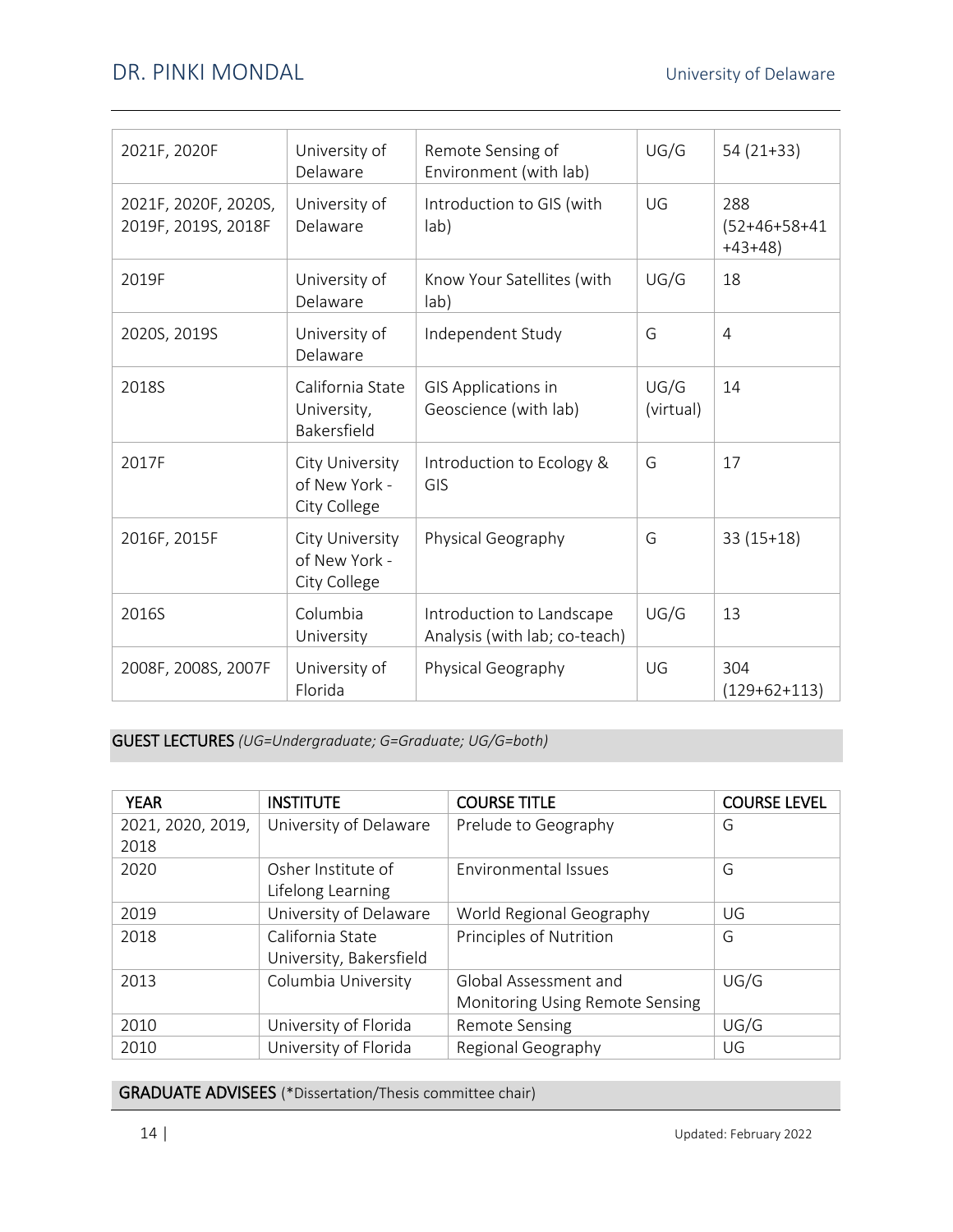- 2022 Manan Sarupria\* (PhD in Geography expected 2026)
- 2021 Dustin Braden\* (MS expected 2022)
- 2020 Matthieu Ahouangbenon\* (PhD in Geography expected 2024) Matthew Walter\* (Advanced to candidacy; PhD in Geography expected 2024) Dongyang Wei (Advanced to candidacy; PhD in Geography expected 2024) Piyush Mehta (Advanced to candidacy; PhD in Geography expected 2024) Hanan Abou Ali (PhD in Geography expected 2024) Nicholas Butler (MS in Geography expected 2022)
- 2019 Vishruta Yawatkar\* (MS in Data Science, graduated Summer 2021) Gina Maskell (Potsdam Institute for Climate Impact Research, Germany; PhD expected 2023)
- 2018 Abdul Qadir\* (MS in Data Science, graduated Spring 2020) Matthew Walter\* (MS in Geography, graduated Spring 2020) Emma Stell (MS in Geography, graduated Fall 2020) Elizabeth Smith (PhD in Plant and Soil Sciences expected 2023) Israt Jahan (PhD in Geography expected 2022) Mehmet Altingoz (PhD in Water Science and Policy expected 2022) Ricardo Llamas Barba (PhD in Plant and Soil Sciences expected 2022)

## POSTDOCTORAL MENTEE

2019 Enze Jin (co-mentored with C. Archer)

# UNDERGRADUATE/HIGH SCHOOL MENTEE

| 2021 | Isabella Ventimiglia (DE Space Grant and UDRF-funded undergraduate intern)                                                                                                                                                                                                                  |
|------|---------------------------------------------------------------------------------------------------------------------------------------------------------------------------------------------------------------------------------------------------------------------------------------------|
|      | Saumya Soni (UD High School Scholar Program)                                                                                                                                                                                                                                                |
| 2020 | Antigone Goetz (UD Summer Scholars Program)<br>Isabella Ventimiglia (UD Summer Fellow Program)<br>Rebecca King (UD EPSCoR project)                                                                                                                                                          |
| 2019 | Jessica Clark (Major: Environmental Science)<br>Justin Czech (Major: Environmental Science)<br>Nicole Flowerhill (Major: Environmental Science)<br>Callie McFadden (Major: Environmental Science)<br>Elizabeth Nguyen (University of Maryland; Major: Environmental Science and Technology) |

Undergraduate advisee: 18 Informal undergraduate mentee: 4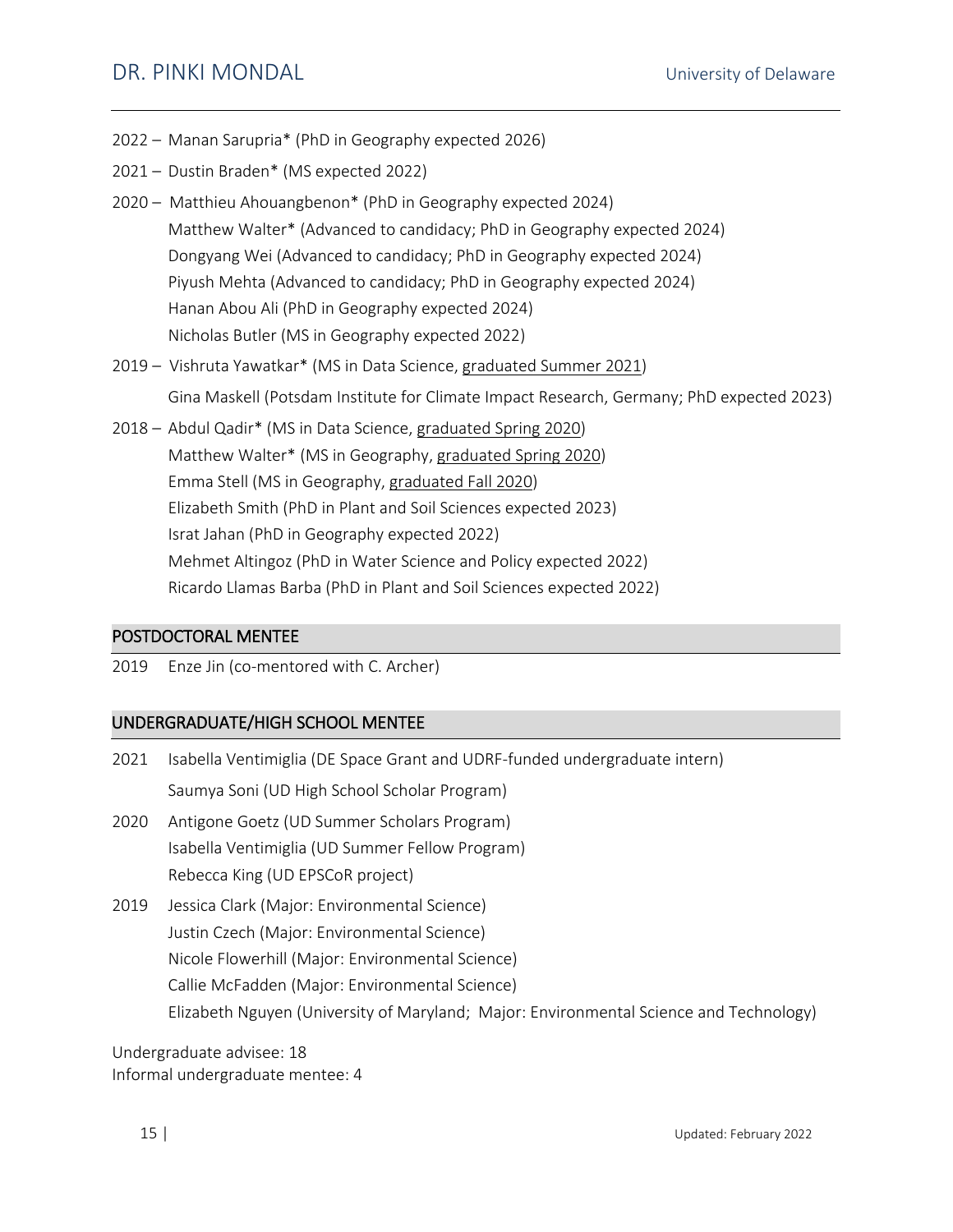# AWARDS TO ADVISEES/MENTEES

| 2022 | Matthieu Ahouangbenon; American Association of Geographers (AAG) Human Dimensions of<br>Global Change (HDGC) Specialty Group Graduate Student Research Award       |
|------|--------------------------------------------------------------------------------------------------------------------------------------------------------------------|
|      | Matthieu Ahouangbenon; American Association of Geographers (AAG) Africa Specialty Group<br>Graduate Research Grant Award                                           |
|      | Matthew Walter; Ecological Society of America 2022 Katherine S. McCarter Graduate<br><b>Student Policy Award</b>                                                   |
| 2021 | Matthew Walter; NASA DE Space Grant Graduate Fellowship                                                                                                            |
|      | Isabella Ventimiglia; NASA DE Space Grant Summer Internship                                                                                                        |
|      | Saumya Soni; NSF EPSCoR Project WiCCED High School Scholar Internship                                                                                              |
| 2020 | Matthew Walter; 1 <sup>st</sup> place in paper presentation competition, The Middle States Division of<br>the American Association of Geographers Meeting          |
|      | Abdul Qadir; Ta Liang Memorial Award, The American Society for Photogrammetry and<br>Remote Sensing (ASPRS)                                                        |
| 2019 | Matthew Walter; 1 <sup>st</sup> place in paper presentation competition, The Middle States Division of<br>the American Association of Geographers Meeting          |
|      | Abdul Qadir; 2 <sup>nd</sup> place in paper presentation competition, The Middle States Division of the<br>American Association of Geographers Meeting             |
|      | Abdul Qadir; 1 <sup>st</sup> place in poster competition, International Statistical Institute/ESRI Student<br>Competition                                          |
|      | Matthew Walter; Mather Graduate Fellows Research Award                                                                                                             |
|      | Matthew Walter; 1 <sup>st</sup> place in poster competition, Human and Climate Series III: Water<br>Management and Policy: Local and Global Perspectives Symposium |
|      | Gina Maskell; Geo.X Young Academy PhD Fellowship, Germany                                                                                                          |
|      | Jessica Clark; UD Center for Food Systems and Sustainability undergraduate internship                                                                              |
|      | Callie McFadden; UD Center for Food Systems and Sustainability undergraduate internship                                                                            |

# SERVICE & LEADERSHIP

### INTERNATIONAL

- 2020 Associate Editor, CABI Agriculture & Bioscience (Section: Food Security, Nutrition & Planetary Health)
- 2019 Editorial Board member: Land

2021

2019 Guest co-Editor: Land (Special Issue: Global Vegetation and Land Surface Dynamics in a Changing Climate)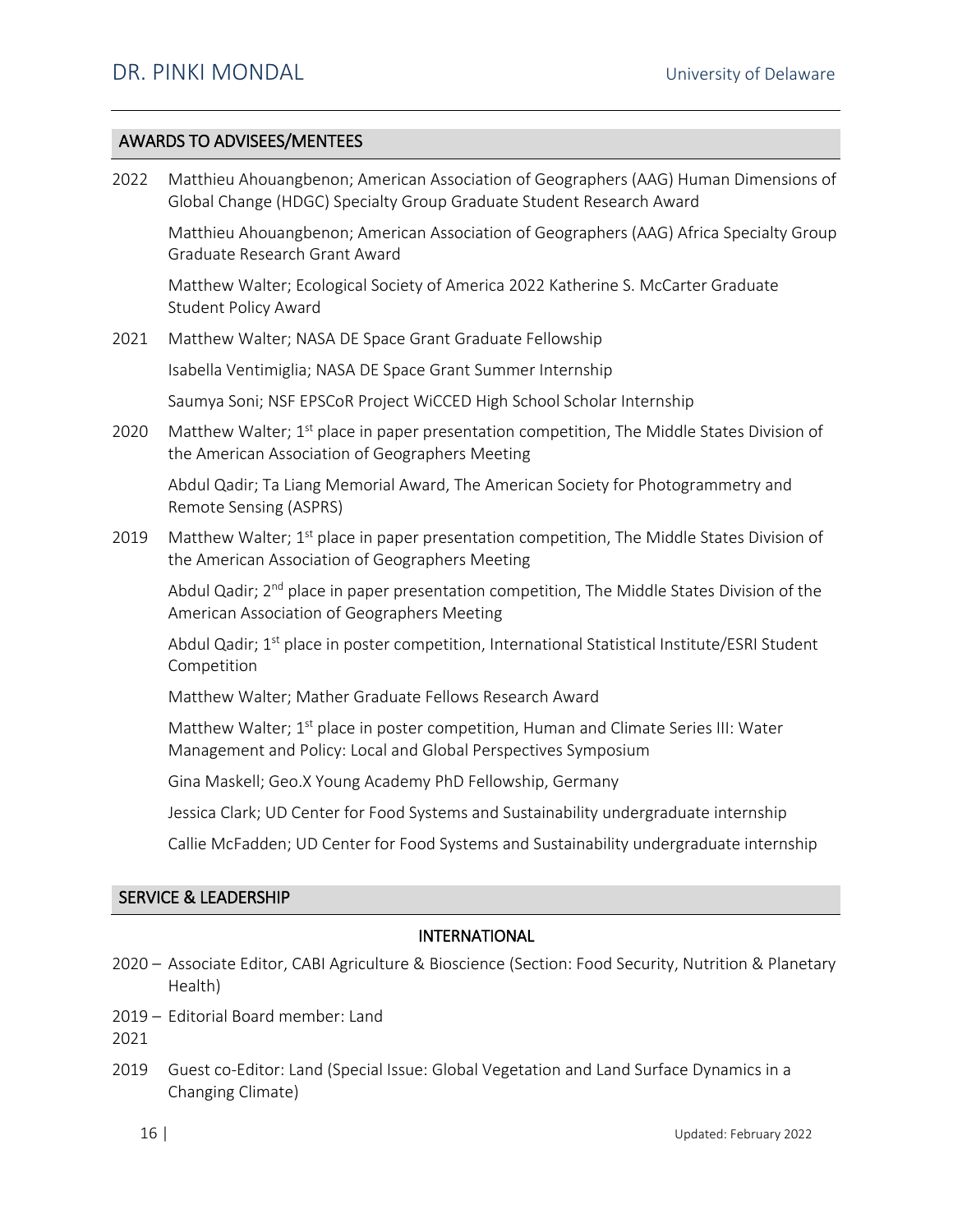Invited member, Global Land Programme Social Media Team

- 2018, Organizing committee member, Central Indian Landscape Symposium 2016
- 2016 Founder/member, Network for Conserving Central India

Guest co-Editor: Current Science (Special Section on Livelihood impacts and adaptation of rural communities to climate change in India)

2014 PI and co-organizer, Indo-US bilateral workshop

Organizing committee member, Kanha-Pench Landscape Symposium

2010 – Manuscript reviewer: Science Advances; Scientific Reports; Scientific Data; Environmental Research Letters; Remote Sensing; International Journal of Remote Sensing; ISPRS Journal of Photogrammetry and Remote Sensing; Geocarto International; Global Food Security; Forest Ecology and Management; Landscape and Urban Planning; Ecological Complexity; Environmental Management; Land Use Policy; Landscape Ecology; Climatic Change; Journal of Land Use Science; Society & Natural Resources, PLoS One, PeerJ, One Earth; Remote Sensing Applications: Society and Environment; CABI Agriculture and Bioscience.

#### **NATIONAL**

- 2022 Ad hoc reviewer: National Science Foundation (NSF)
- 2019 Panel reviewer: National Science Foundation (NSF) Geography and Spatial Sciences Doctoral Dissertation Research Improvement (2 different cycles)

Ad hoc reviewer: NSF Geography and Spatial Sciences Doctoral Dissertation Research Improvement

Undergraduate research presentation abstract reviewer: Society for Advancement of Chicanos/Hispanics and Native Americans in Science (SACNAS)

- 2019, Outstanding Student Presentation Award judge: American Geophysical Union (AGU) fall 2018 meeting
- 2018 Ad hoc reviewer: NSF International Research Experiences for Students (IRES), Track III
- 2016 Panel reviewer, NASA NESSF-Carbon Cycle and Ecosystems Program
- 2013 Panel reviewer, NASA Terrestrial Ecology Program

#### **UNIVERSITY**

2021 Mentor (a group of 4 junior colleagues); UD Faculty Achievement Program

Panelist, UD's Womxn of Color Discussion Series: Asian American Identity and Asian Identity in America

Speaker, UD NSF Career Academy

2019 Faculty search committee member, U. Delaware Data Science Institute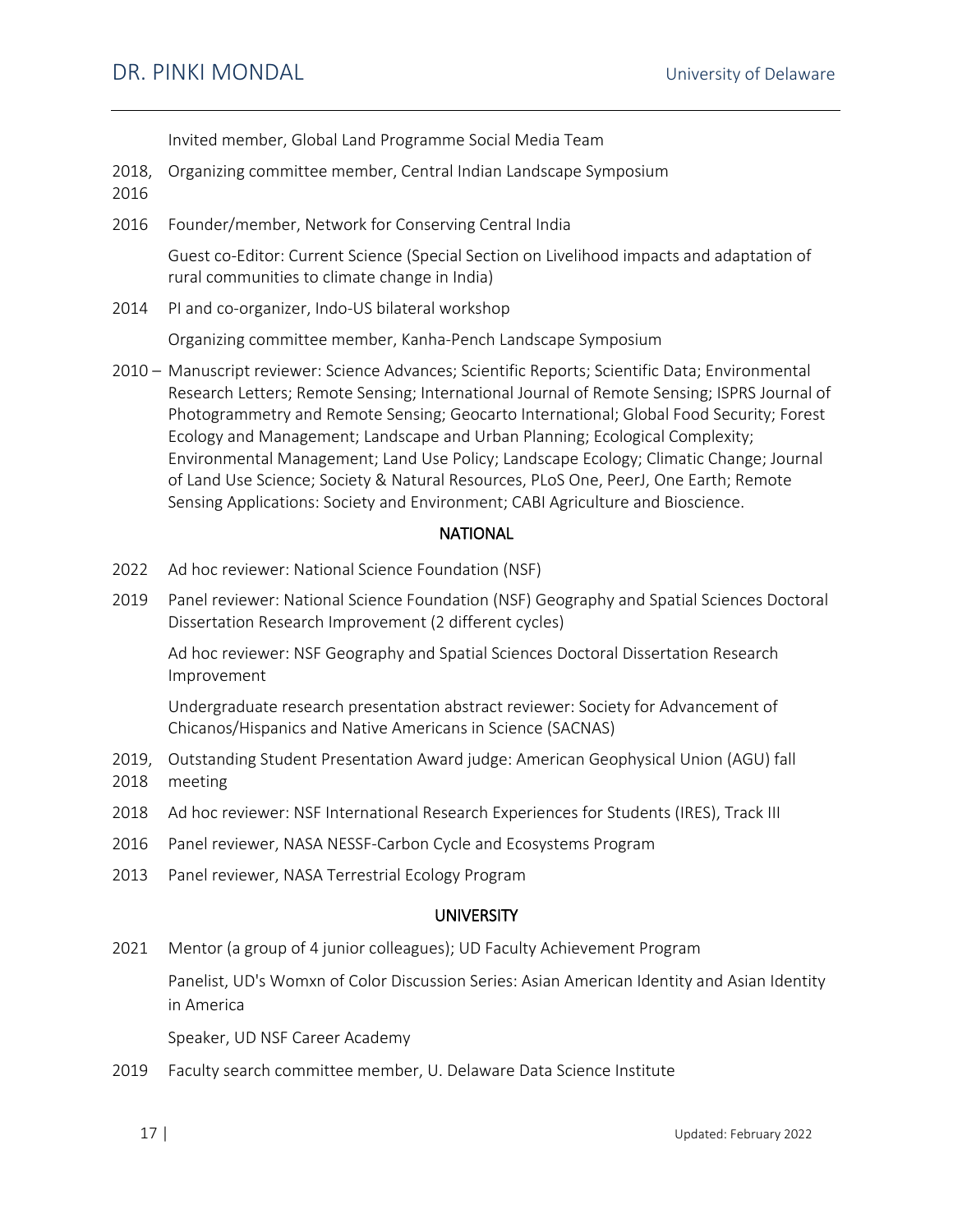# DR. PINKI MONDAL University of Delaware

| 2019          | Committee member, U. Delaware Data Science Institute Fall Symposium Organizing<br>Committee                                      |
|---------------|----------------------------------------------------------------------------------------------------------------------------------|
|               | Postdoctoral researcher search committee member, U. Delaware Department of<br>Environmental Science & Engineering                |
|               | Speaker, U. Delaware MS in Data Science New Student Orientation                                                                  |
|               | Speaker, U. Delaware MS in Data Science Launch Event                                                                             |
| 2016          | Mentor, Columbia's Lamont-Doherty Earth Observatory High School Student Intern<br><b>Mentoring Program</b>                       |
|               | <b>COLLEGE</b>                                                                                                                   |
| 2022          | Volunteer, Decision Day                                                                                                          |
| 2021          | Volunteer, Open house for prospective students from local high schools (virtual)                                                 |
|               | Volunteer, Open house for prospective graduate students (virtual)                                                                |
|               | Volunteer, Graduate School Information Panel for Current CEOE Undergraduate Students<br>(virtual)                                |
| 2021,<br>2019 | Volunteer, Blue and Golden Saturday                                                                                              |
| 2019          | Faculty search committee member, U. Delaware School of Marine Science and Policy                                                 |
| 2019,         | Volunteer, U. Delaware recruitment booth at the AGU fall meeting                                                                 |
| 2018          | Invited panelist, U. Delaware Department of Geological Sciences grad school Q&A panel                                            |
| 2018          | Invited panelist, U. Delaware "Ph.D. to Postdoc to Faculty" panel                                                                |
|               | <b>DEPARTMENT</b>                                                                                                                |
|               | 2021 - Director, Environmental Science Major                                                                                     |
| 2019,<br>2020 | Co-organizer, U. Delaware Department of Geography and Spatial Sciences Seminar Series                                            |
| 2018          | Committee member, U. Delaware Department of Geography GIS lab renovation committee                                               |
| 2009          | Graduate Representative, U. Florida Geography                                                                                    |
|               | Liaison person between Geography and U. Florida Graduate Student Council                                                         |
|               | Co-organizer, U. Florida Geography new student orientation events and departmental<br>participation in several national meetings |
|               | <b>COMMUNITY SERVICE AND PUBLIC OUTREACH</b>                                                                                     |
| 2021          | Invited contributor, International Society for Photogrammetry and Remote Sensing Student<br>Consortium (ISPRS SC) newsletter     |

Contributor, [First-Gen Geoscience: A Community Blog](https://geoscienceforthefuture.com/first-gen-geoscience/)